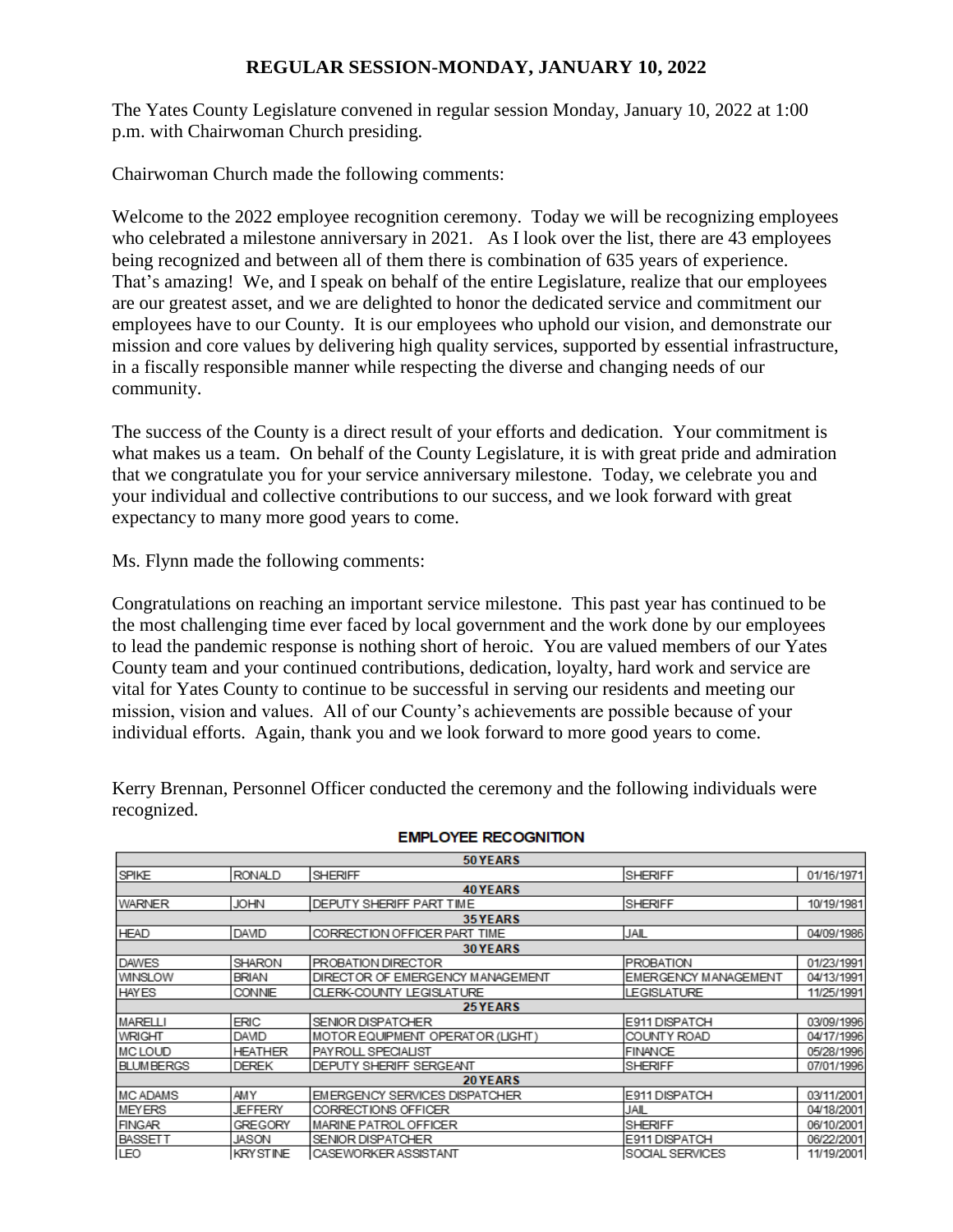| 15 YEARS          |                 |                                            |                              |            |
|-------------------|-----------------|--------------------------------------------|------------------------------|------------|
| HUBBELL-LENTON    | <b>RAE</b>      | ACCOUNT CLERK TYPIST                       | <b>SHERIFF</b>               | 04/04/2006 |
| OPPEL             | <b>NANCY</b>    | SOCIAL WELFARE EXAMINER                    | SOCIAL SERVICES              | 05/01/2006 |
|                   |                 | 10 YEARS                                   |                              |            |
| <b>MURPHY</b>     | <b>BRIAN</b>    | SENIOR DISPATCHER                          | E911 DISPATCH                | 01/01/2011 |
| <b>TORMEY</b>     | NATHAN          | MARINE PATROL OFFICER                      | <b>SHERIFF</b>               | 01/31/2011 |
| JENSEN            | <b>REID</b>     | MARINE PATROL OFFICER                      | <b>SHERIFF</b>               | 01/31/2011 |
| STENZEL           | JAMES           | CORRECTIONS SERGEANT                       | JAIL                         | 02/07/2011 |
| <b>HUBBARD</b>    | PAUL            | CORRECTIONS OFFICER                        | JAIL                         | 04/11/2011 |
| <b>BIRDSALL</b>   | KRISTIN         | CASEWORKER                                 | SOCIAL SERVICES              | 04/11/2011 |
| <b>NESBIT</b>     | ANTHONY         | BUILDING MAINT ENANCE MECHANIC             | <b>BUILDINGS</b>             | 04/17/2011 |
| <b>BISHOP</b>     | <b>SHARON</b>   | PRINCIPAL ACCOUNT CLERK                    | <b>FINANCE</b>               | 06/27/2011 |
| REED              | <b>JOSEPH</b>   | BUILDING MAINT ENANCE SUPERVISOR           | <b>BUILDINGS</b>             | 07/05/2011 |
| <b>HILL</b>       | ANTHONY         | CORRECTIONS OFFICER                        | JAIL                         | 07/29/2011 |
| <b>NIELSEN</b>    | SCOTT           | SOCIAL WELFARE EXAMINER                    | SOCIAL SERVICES              | 09/19/2011 |
| <b>BRENNAN</b>    | <b>KERRY</b>    | PERSONNEL OFFICER                          | <b>IPERSONNEL DEPARTMENT</b> | 10/28/2011 |
|                   |                 | 5YEARS                                     |                              |            |
| PRINCE            | <b>ALYSSA</b>   | PROBATION OFFICER                          | <b>PROBATION</b>             | 01/05/2016 |
| <b>SCHAFER</b>    | MASON           | CORRECTIONS OFFICER                        | JAIL                         | 01/19/2016 |
| AVELLANEDA        | <b>ALICIA</b>   | YOUTH BUREAU DIRECTOR - PART TIME          | SOCIAL SERVICES              | 01/21/2016 |
| <b>RAY BURN</b>   | KYLE            | DEPUTY SHERIFF CRIMINAL INVESTIGATOR       | <b>SHERIFF</b>               | 03/18/2016 |
| <b>NOLAN</b>      | MARY            | <b>MOTOR VEHICLE CASHIER</b>               | <b>COUNTY CLERK</b>          | 03/21/2016 |
| <b>SPENCER</b>    | ANDREW          | SENIOR CLEANER                             | <b>BUILDINGS</b>             | 04/18/2016 |
| <b>EGBURT SON</b> | DANIEL          | WORKING SUPERVISOR                         | COUNTY ROAD                  | 05/09/2016 |
| <b>FOLTS</b>      | <b>SHARI</b>    | SENIOR ACCOUNT CLERK TYPIST                | SOCIAL SERVICES              | 06/06/2016 |
| <b>GILMARTIN</b>  | <b>JORDAN</b>   | CORRECTIONS OFFICER                        | JAIL                         | 06/22/2016 |
| SKELLY            | <b>SETH</b>     | <b>DEPUTY SHERIFF</b>                      | <b>SHERIFF</b>               | 07/07/2016 |
| COLE              | <b>NICHOLAS</b> | MARINE PATROL OFFICER                      | SHERIFF                      | 07/08/2016 |
| <b>PRINCIPIO</b>  | LISA            | SPOA COORDINATOR                           | COMMUNITY SERVICES           | 09/06/2016 |
| <b>MACKERCHAR</b> | <b>MATTHEW</b>  | <b>EMERGENCY SERVICES DISPATCHER</b>       | E911 DISPATCH                | 09/25/2016 |
| <b>DAVIS</b>      | <b>JOSEPH</b>   | EMPLOYMENT AND TRAINING PROGRAM SUPERVISOR | <b>ISOCIAL SERVICES</b>      | 09/26/2016 |

Ms. Flynn reported the COVID-19 update as Sara Christensen, Public Health Director, was unavailable. Since Friday they have received 147 new cases bringing the total case count to almost 3,000. There have been 77 new recoveries, 4 hospitalized, 34 deaths to date, and 210 active cases which is the highest number to date. The total population vaccination rate is 52.5%.

Ms. Flynn stated that Public Health has received over 12,000 masks from New York State and they were distributed by the Office of Emergency Management, towns, villages, libraries, churches, the IDA, and The Chamber of Commerce. They have received just over 1,000 at home test kits and these are being delivered to the 5 public libraries within Yates County. They will be available during their normal business hours beginning this Wednesday. It is anticipated that the kits will be gone quickly as the demand for them is high. It is limited to 1 test kit per household and the households that have school aged children can obtain their free test kits from their child's school. There will be a press release on this distribution. The participating libraries include the Penn Yan Public Library, Dundee Library, the Branchport Library, the Middlesex Reading Center, and the Rushville Library. The County cannot use any of the COVID funds to purchase any test kits.

Ms. Flynn stated that Moderna & Pfizer boosters can now be given 5 months after a second dose instead of waiting 6 months. They are continuing to hold their clinics every Wednesday from 3 p.m.-5 p.m. at Gordman's. They are working with New York State to have a fully New York State sponsored clinic in Rushville. This will be completely staffed with only New York State Employees.

Ms. Flynn reported that she did submit the application to New York State for the \$1 Million COVID expenditures reimbursement. The expenditures include rent that they are paying to Gordman's and reimbursement for any wages for Public Health Employees.

There was discussion regarding various topics related to COVID-19.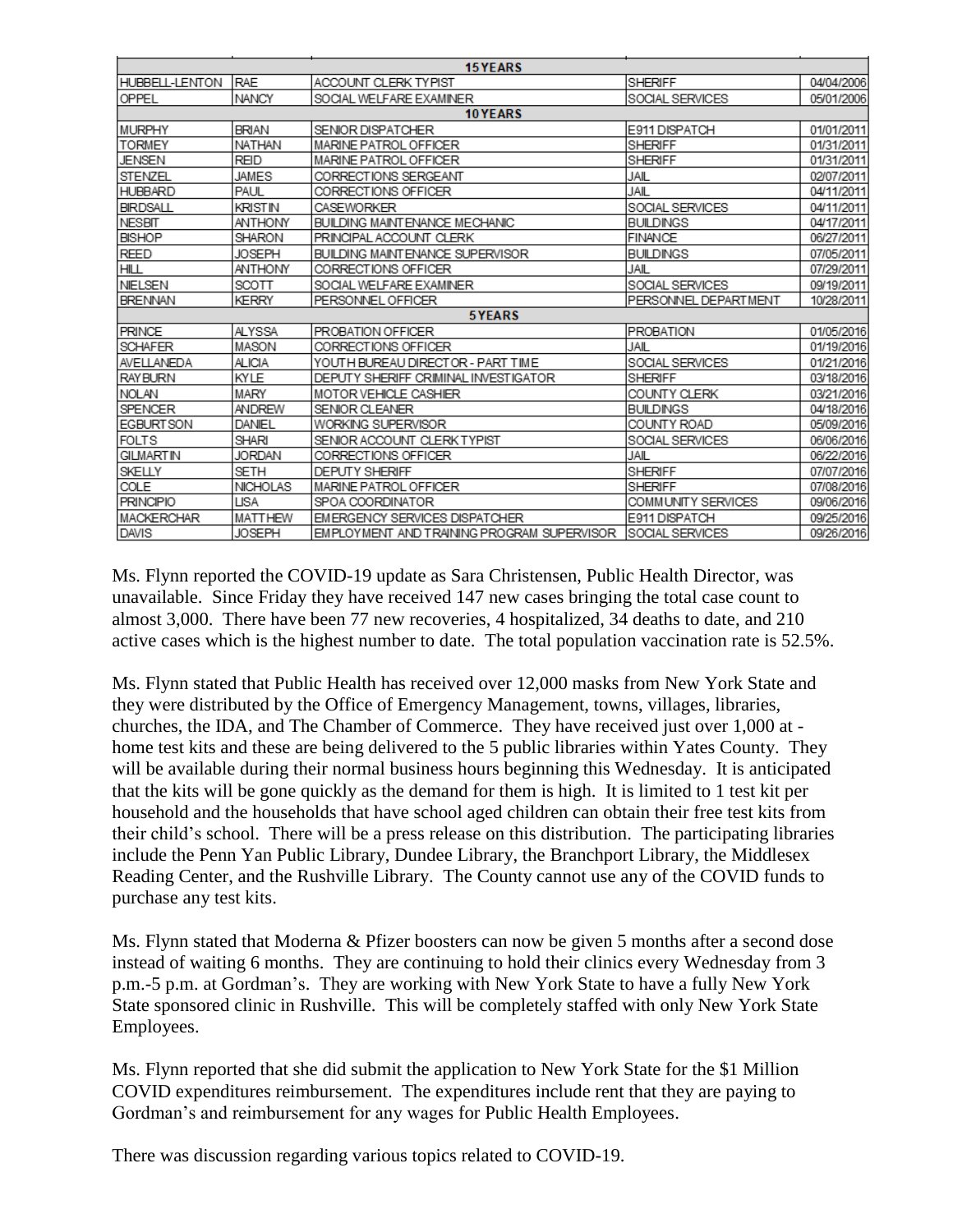Chairwoman Church asked for a report of the auditing committees. The audit was approved as presented.

|                              | December 2021   | January 2022 |  |
|------------------------------|-----------------|--------------|--|
| <b>Airport Fund</b>          | 1,115.47<br>\$  | 56.33        |  |
| Finance                      | 7,950.00<br>\$  | 61,246.28    |  |
| <b>Flint Creek</b>           | S<br>$\theta$   |              |  |
| <b>Government Operations</b> | 39,185.61<br>\$ | 35,562.27    |  |
| <b>Human Services</b>        | \$181,838.30    | 37,545.08    |  |
| Prior to Audit               | 13,528.60       |              |  |
| <b>Public Safety</b>         | 31,542.02<br>\$ | 50,176.52    |  |
| <b>Public Works</b>          | 67,315.71       | 410.82       |  |
| Total                        | \$342,474.71    | \$184,997.30 |  |

Grand Total: \$527,473.01

# COMMITTEE REPORTS

Mr. Button reported that he missed the Flint Creek meeting, but he spoke with the Chairman and they had only a couple in attendance. Their farms produce 40% of all the processed carrots in New York State.

Mr. Morris reported that the Seneca-Keuka 9 Element Plan should be finished up by April, May, or June of this year. There will be a meeting regarding the Seneca-Keuka 9 Element Plan on February 3, 2022 at 10:00 a.m. via Zoom. He will send the meeting link the clerk to distribute.

Ms. Chilson reported that the Village of Penn Yan voted to opt in on the sale of marijuana. There is a community concern about a shops where you buy a coupon or sticker and the shop gifts you marijuana.

Mr. Banach reported that he received an email from the DEC warning of the dangers of ice fishing.

Chairwoman Church gave the following appointments to the Standing Committees:

# **YATES COUNTY LEGISLATURE – 2022**

**Chairman** – Leslie Church **Clerk** – Emilee D. Miller **Vice Chairman** – Ed Bronson

### **STANDING COMMITTEES**

| <b>Finance – Holgate, Chair</b> , Paddock, Vice Chair, Cutler, Morris, Banach |                         |
|-------------------------------------------------------------------------------|-------------------------|
| Airport Council                                                               | Budget/Capital Planning |
| Economic Development                                                          | Planning                |
| Purchasing                                                                    | <b>Real Property</b>    |
| <b>Tobacco Securitization Board</b>                                           | <b>County Treasurer</b> |

| Government Operations – Bronson, Chair, Willson, Vice Chair, Harper, Chilson, Morris, Percy |                                      |
|---------------------------------------------------------------------------------------------|--------------------------------------|
| Board of Elections                                                                          | <b>Cornell Cooperative Extension</b> |
| County Administrator                                                                        | <b>County Attorney</b>               |
| County Clerk                                                                                | Historian                            |
| <b>Information Technology</b>                                                               | Legislature                          |
| Personnel/Insurance/Risk Management                                                         | <b>Records Management</b>            |
| Soil and Water Conservation District                                                        |                                      |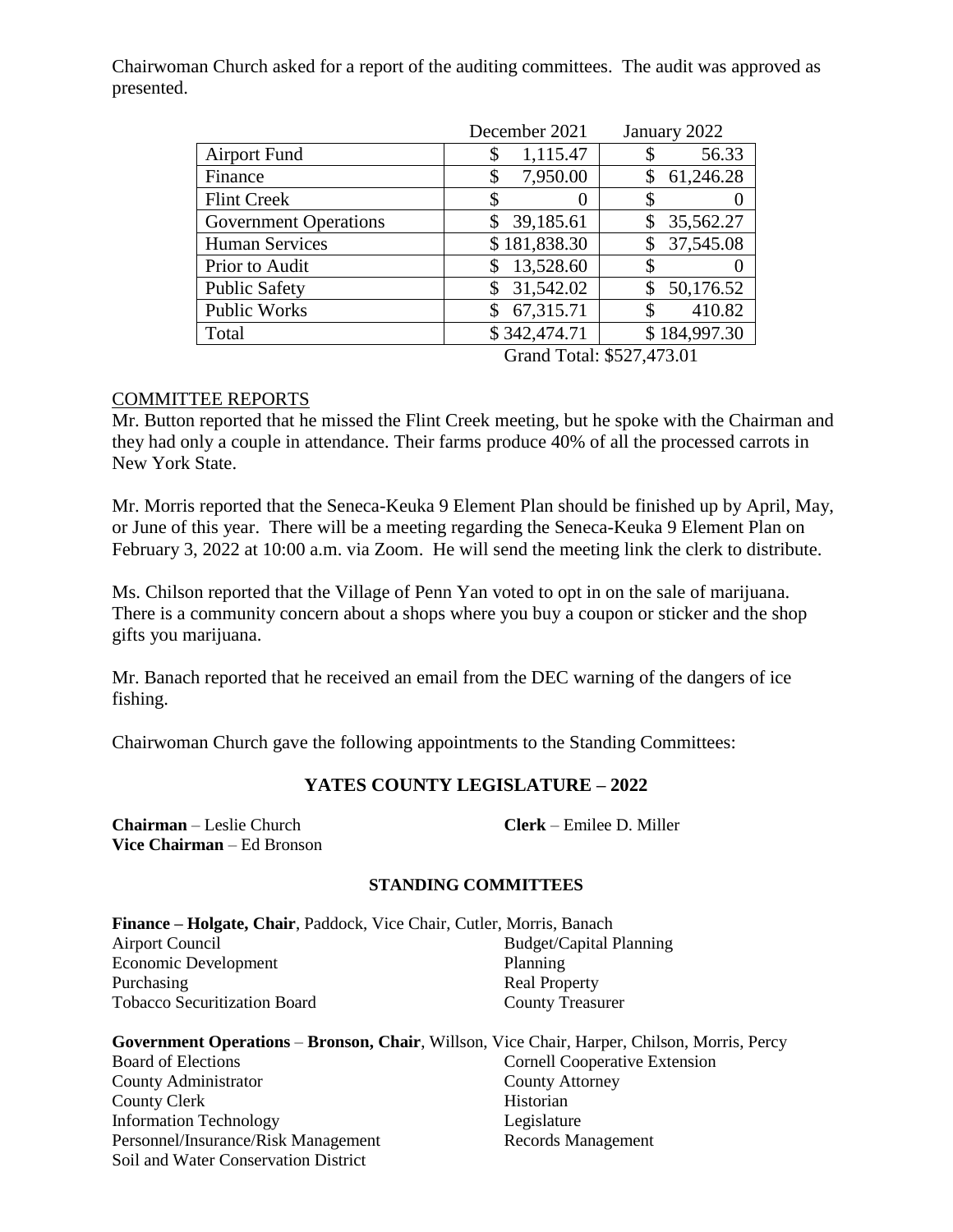| Human Services – Chilson, Chair, Button, Vice Chair, Bronson, Jayne, Harper<br><b>Assigned Counsel</b><br><b>Conflict Defender</b><br><b>Public Defender</b><br><b>Social Services</b><br><b>Workforce Development</b> | <b>Community Services</b><br>ProAction<br><b>Public Health</b><br><b>Veterans Services</b><br><b>Youth Bureau</b> |
|------------------------------------------------------------------------------------------------------------------------------------------------------------------------------------------------------------------------|-------------------------------------------------------------------------------------------------------------------|
| Public Safety - Willson, Chair, Killen, Vice Chair, Percy, Cutler, Paddock<br><b>Animal Control</b><br>Coroners<br><b>Emergency Management</b><br><b>Justices</b><br>Sheriff                                           | Communications<br><b>District Attorney</b><br>Jail<br>Probation<br><b>Stop DWI</b>                                |
| Public Works - Banach, Chair, Button, Vice Chair, Jayne, Killen, Holgate<br><b>Buildings and Grounds</b><br>Recycling                                                                                                  | Highway<br>Weights & Measures                                                                                     |
| Audit – Willson, Chair, Cutler, Vice Chair, Banach, Paddock                                                                                                                                                            |                                                                                                                   |
|                                                                                                                                                                                                                        | Airport Council – Harper, Paddock (Alternate) Cornell Cooperative Extension – Chilson, Morris<br>(Alternate)      |
| <b>Farmland Protection - Button</b>                                                                                                                                                                                    | Fish & Wildlife Management Board - Banach                                                                         |
| <b>Flint Creek - Button</b>                                                                                                                                                                                            | $IDA - Cutler$                                                                                                    |
| <b>InterCounty</b> – Cutler, Morris (Alternate)                                                                                                                                                                        | <b>Jury Board</b> - Jayne                                                                                         |
| Law Library - Percy                                                                                                                                                                                                    | <b>Marcellus Shale - Morris</b>                                                                                   |
| <b>ProAction</b> – Bronson                                                                                                                                                                                             | Soil & Water Conservation District – Percy, Bronson                                                               |
| <b>SWIO</b> – Morris                                                                                                                                                                                                   | Youth - Chilson                                                                                                   |

### **APPOINTMENTS TO THE YATES COUNTY AIRPORT COUNCIL**

The following individuals are reappointed to the Yates County Airport Council for a term beginning January 1, 2022 and ending December 31, 2023 to represent the organizations stated:

Rich Leppert-Seneca Flight Operations

Doug Marchionda Sr.-Penn Yan flying Club

William Middlebrook-Penn Yan Aero

Tim Dennis-General Public Representative

Richard Harper-YC Legislature

Doug Paddock-YC Legislature, Alternate

Paul Middlebrook has agreed to act as a Special Advisor to the Council.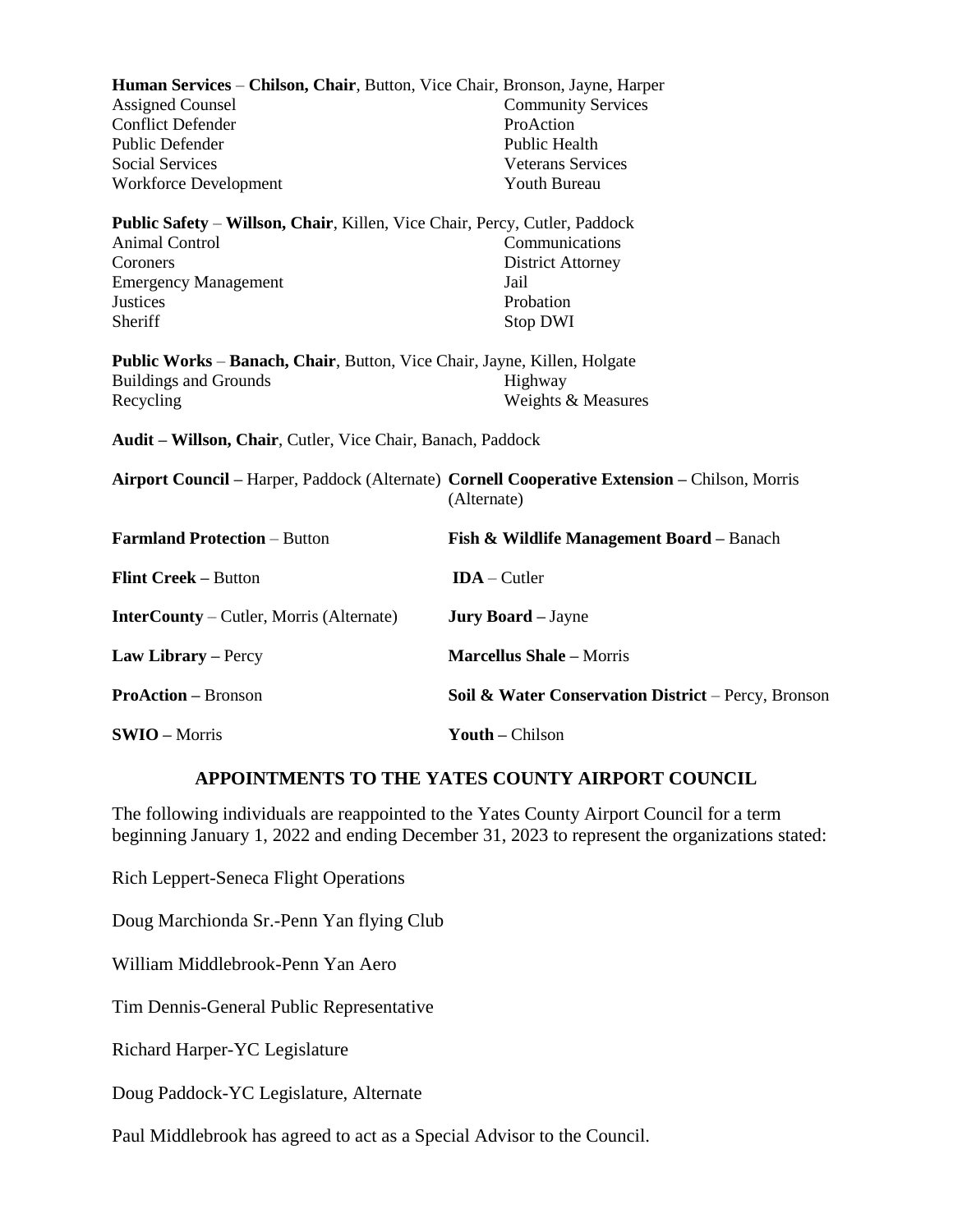Ms. Flynn reported that she attended the Flint Creek Meeting and introduced Jessica Mullins to them. Jessica will be taking over attending the Flint Creek Meetings going forward. They have a balance of about half a million dollars and they are going to do a lot of the channel cleanup and lateral cleanup. They didn't have any expenditures in 2021 and are planning to do a lot in 2022.

Ms. Flynn reported that on the County's Sales Tax. They have one more receipt coming in for 2021. Right now their balance is \$17.1 Million and because that is above what they budgeted for 2021, as she presented in the Budget Workshop, a lot of the excess revenue that they generated from the sales tax is going towards 3 of their major projects for 2022: These include: the Communications Project, the New Building Project, and the Broadband Project. January  $13<sup>th</sup>$  is their last receipt for sales tax. The sales tax revenue has been greater than the property tax levy.

# PUBLIC COMMENT

Joy Shank sent the Legislators the following email to be added to the minutes along with the pictured attachment:

# *Dear Legislators,*

*This is a picture from the CDC website. The CDC notes that "cases of reinfection with COVID-19 have been reported, but remain rare."*

*This begs the question - if it is rare why is there such a push to vaccinate those who have had COVID, many of whom are healthcare workers? Now Governor Hochul is mandating these individuals get the booster. WHY? Many of them have had the virus. Research shows they are more at risk of having adverse reactions, if they then get the vaccine and boosters.* 

*In addition, numerous physicians have spoken out against vaccinating healthy children, yet our governor is pushing for children to be vaccinated. Some physicians have stated the vaccine carries more risk for children than getting the virus. Parents have the right to determine what is best for their child. The government does not have the right to force a shot on someone when there is no data regarding the long-term side effects, unless of course, we are already well on our way to becoming a communist country.* 

*Approximately 1/2 of those infected with the virus are vaccinated. Defense Secretary Austin wore a mask plus a face shield, received 2 vaccines and a booster. He has COVID as did the press secretary, Jen Psaki. I predict New York will stop keeping track of the number of vaccinated people who get COVID, because just as many, if not more of the vaccinated get the virus. That's an inconvenient truth New York will want to bury right alongside all the nursing home residents who died because of the former governor's criminal behavior.*

*Sincerely,*

*Joy Schank*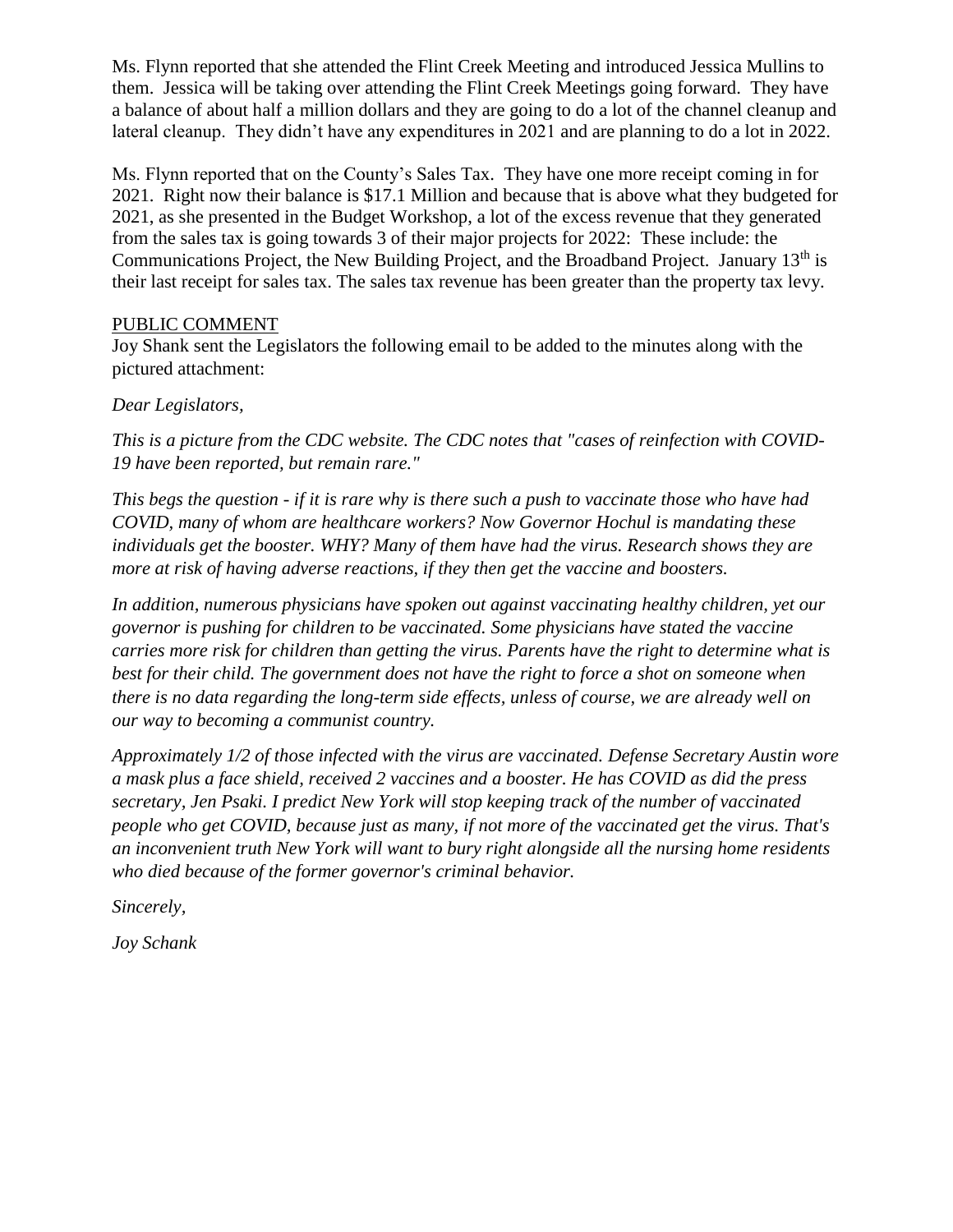

recommendations for the public, and is revising the CDC website to reflect these changes. These recommendations do not apply to healthcare personnel and do not supersede state, local, tribal, or territorial laws, rules, and regulations.

Cases of reinfection with COVID-19 have been reported, but remain rare.

In general, reinfection means a person was infected (got sick) once, recovered, and then later became infected again. Based on what we know from similar viruses, some reinfections are expected. We are still learning more about COVID-19. Ongoing COVID-19 studies will help us understand:

- · How likely is reinfection
- How often reinfection occurs

John Prendergast spoke in regards to proposed resolution 13-22 Designate Special Security Duties and Fill Vacancy (miss numbered as 12-22). Mr. Prendergast stated that the Legislators have not been open to the public about this. He encourages the Legislators to table the proposed resolution.

Grant Downs, Secretary of the Seneca Watershed Intermunicipal Organization, reported that their first meeting for this coming year is January  $24<sup>th</sup>$ , 2022 at the Geneva Town Office Building in both in person and via Zoom. The agenda will be going out sometime this week.

John Prendergast stated that when the Organizational Meeting was held there was no public comment, so his remarks relate to that time. He suggested that someone else like the Chair of the Finance Committee be in charge of financing the County, not the Administrator who is leading the County. It is not the transparency that the people thought they were voting in.

Mr. Button thanked Grant Downs.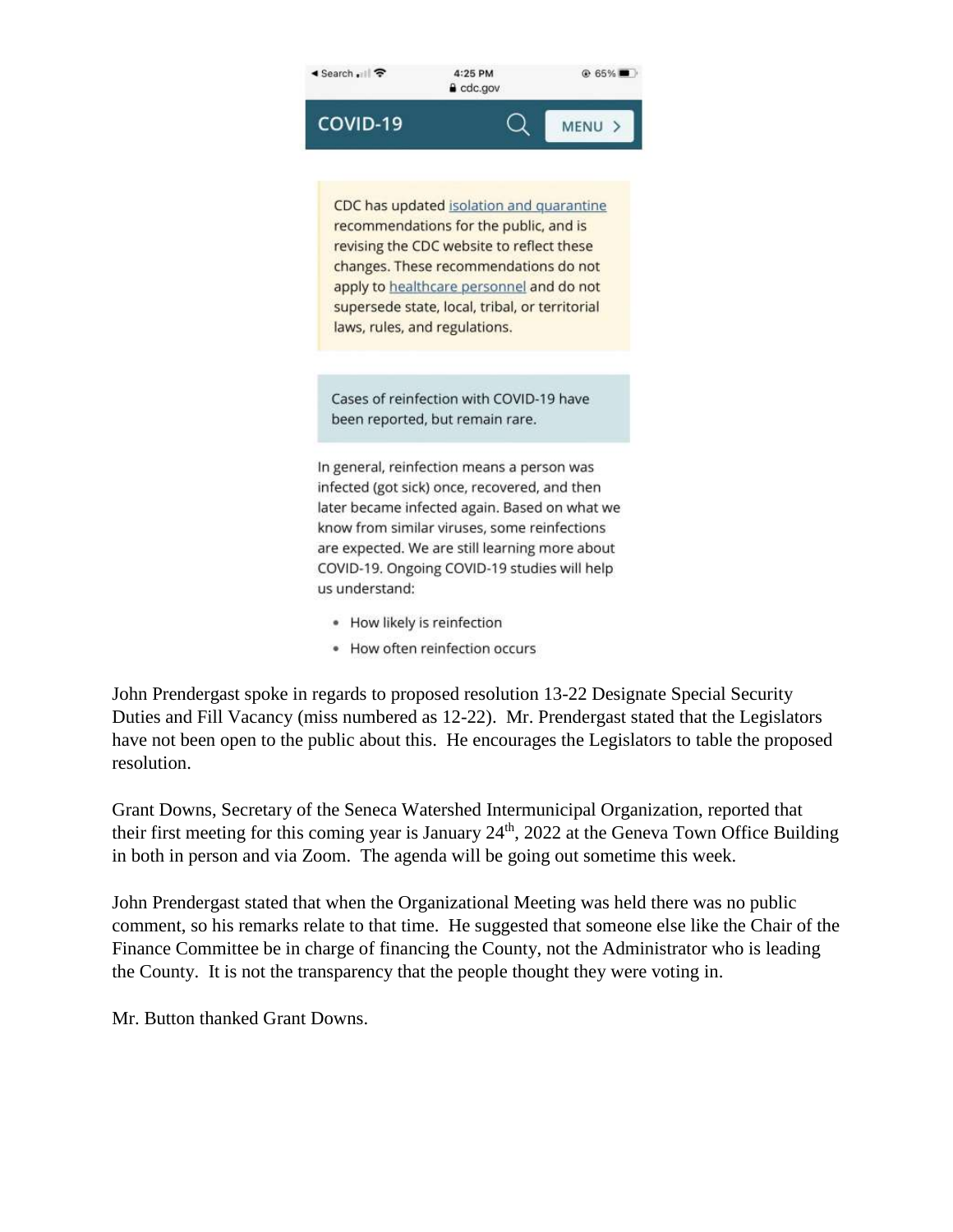#### **RESOLUTION NO. 8-22**

Dr. Cutler offered the following resolution and moved its adoption, seconded by Mrs. Perry.

# **AWARD COMMUNICATION PROJECT BID CONTRACTS FOR EQUIPMENT SHELTERS AND STEEL LATTICE TOWERS**

WHEREAS, on December 21, 2021 Phase 1 Equipment Procurement Bids as a part of the Yates County Public Safety Communications Project were received, opened, read aloud and documented by the Sheriff and the Chair of the PSC, and thereafter forwarded to the C&S Companies for review and scrutiny for conformance standards, etc.; and

WHEREAS, it is C&S Companies' recommendation that the contracts may be awarded to the lowest responsible bidder noting that these contracts provide for the required communications shelters, with one generator, shelters, and towers for various communications sites, and

WHEREAS, for Contract 1 – Equipment Shelters the low bidder is Sabre Industries of Sioux City, IA for lump sum base bid of \$251,836 and total lump sum alternate bid of \$111,490 for total of \$363,326 and for Contract 2 – Steel Lattice Antenna Towers the low bidder is Mid-State Communications of Oriskany, NY for the lump sum base bid of \$147,100 and the total lump sum alternate bid of \$159,250 for total of \$306,350;

NOW, THEREFORE, BE IT RESOLVED, that after careful review and recommendation by the Public Safety Committee that the Yates County Legislature hereby awards these before noted bids to Sabre Industries, and to Mid-State Communications, and requests C&S Companies to make the award notifications to the awardees, and to the non-awardee bidders, and be it further

RESOLVED, that copies of this resolution be provided the Sheriff, County Administrator, Treasurer, Budget Officer, and Director of Finance, as well as to the C&S Companies, Syracuse, NY. VOTE: Unanimous

### **RESOLUTION NO. 9-22**

Mr. Bronson offered the following resolution and moved its adoption, seconded by Mr. Killen.

# **REAPPOINT AND APPOINT MEMBERS TO THE REGION 8 FISH AND WILDLIFE MANAGEMENT BOARD**

WHEREAS, pursuant to Article 11, Section 11-0501 of the Environmental Conservation Law of the State of New York, the Chairwoman of the Legislature shall appoint members to the Region 8 Fish and Wildlife Management Board, subject to confirmation by the County Legislature;

NOW, THEREFORE, BE IT RESOLVED, the following reappointments to the Region 8 Fish and Wildlife Management Board are hereby confirmed by this Legislature for the term of 01/01/2022 through 12/31/2023: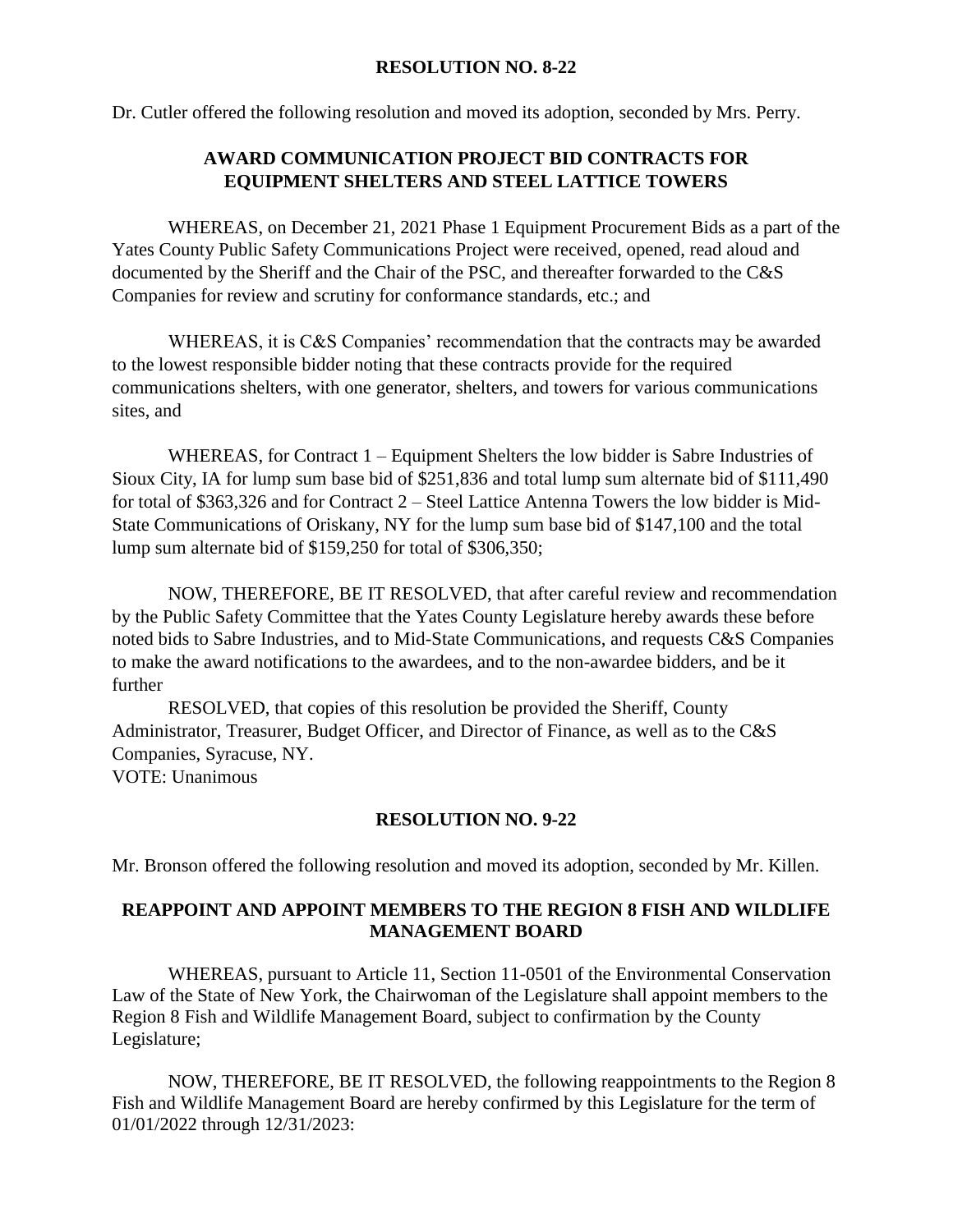Daniel Banach (Legislative Representative) 326 Elm Street Penn Yan, NY 14527

C. George Hullings (Sportsmen's Representative) 4069 Skyline Drive Keuka Park, NY 14478

#### And be it further

RESOLVED, the following appointment to the Region 8 Fish and Wildlife Management Board is hereby confirmed by this Legislature for the term of 01/01/2022 through 12/31/2022:

> Leigh Williams (Alternate Landowner Representative) 908 South Lake Road Middlesex, NY 14507

And be it further

RESOLVED, that copies of this resolution be provided to NYSDEC and each member listed above. VOTE: Unanimous

#### **RESOLUTION NO. 10-22 (WITHDRAWN)**

Mr. Bronson withdrew resolution.

# **AUTHORIZE PERSONNEL OFFICER TO SEEK WORKERS COMPENSATION ADMINISTRATION PROPOSALS**

RESOLVED, that the Personnel Officer is hereby authorized to seek proposals for risk management and property and liability consulting services, and be it further

RESOLVED, that copies of this resolution be given to the Personnel Officer, County Administrator, Treasurer, Budget Officer, and Director of Finance.

### **RESOLUTION NO. 11-22**

Mr. Bronson offered the following resolution and moved its adoption, seconded by Dr. Cutler.

# **AUTHORIZE SHERIFF TO CREATE AND FILL DEPUTY SHERIFF LIEUTENANT POSITION**

WHEREAS, a Deputy Sheriff Lieutenant position will become vacant April 30, 2022 because of a retirement; and

WHEREAS, the Sheriff through the position review process has identified the need to create and fill a full-time Deputy Sheriff Lieutenant position to allow for a seamless transition for personnel and to ensure the needs of the Yates County Sheriff's Office and public are met; and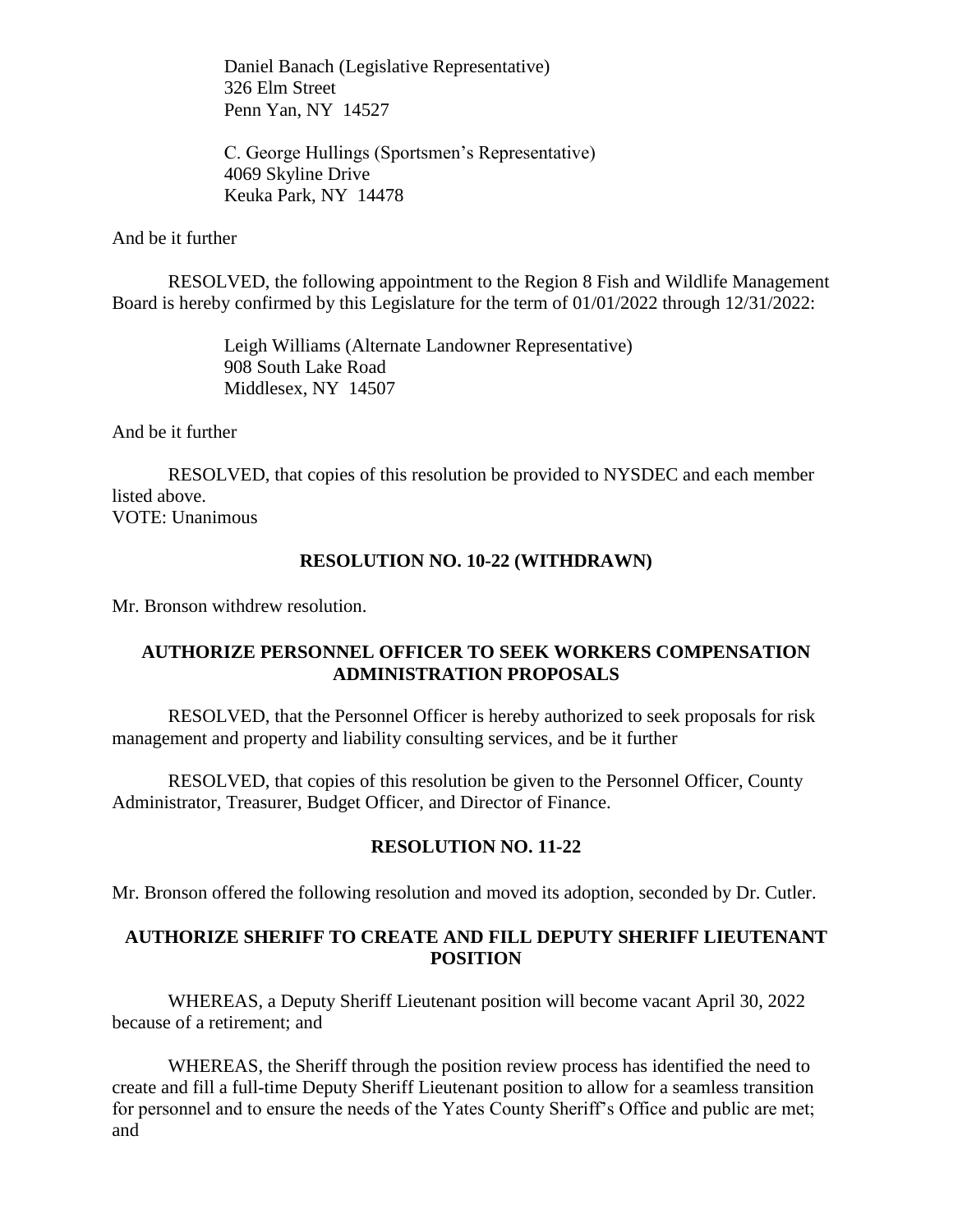WHEREAS, to limit the amount of time Road Patrol will be operating short staffed, the Sheriff is requesting to create and fill the Deputy Sheriff Lieutenant position and any subsequent vacancies in order to hire and enroll a new Deputy Sheriff into the upcoming Law Enforcement Academy that commences on February 7; and

WHEREAS, the estimated annual cost to fill the position, including fringe, is \$105,922 to \$129,851, depending on health insurance;

NOW, THEREFORE, BE IT RESOLVED, that effective December 29, 2021 the Sheriff is hereby authorized to create and fill a full-time Deputy Sheriff Lieutenant position; and be it further

RESOLVED, that the Sheriff is also authorized to fill any subsequent vacancy that will occur as the result of a promotion of an employee into the newly created Deputy Sheriff Lieutenant position; and be it further

RESOLVED, that copies of this Resolution be given to the Sheriff, Personnel Officer, County Administrator, Treasurer, Budget Officer, and Director of Finance. VOTE: Unanimous

# **RESOLUTION NO. 12-22**

Mr. Bronson offered the following resolution and moved its adoption, seconded by Mrs. Percy.

# **AUTHORIZE SHERIFF TO FILL JAIL COOK MANAGER POSITION**

WHEREAS, the Jail Cook Manager position will become vacant effective December 31, 2021 because of a retirement; and

WHEREAS, the Sheriff through the vacancy review process has identified the continued need for the Jail Cook Manager position and is requesting the position be filled; and

WHEREAS, the estimated annual cost to fill the position, including fringe, is \$45,467;

NOW, THEREFORE, BE IT RESOLVED, that effective December 29, 2021 the Sheriff is hereby authorized to fill the full-time Jail Cook Manager position; and be it further

RESOLVED, that the Sheriff is also authorized to fill any subsequent vacancy that will occur as the result of a promotion of an employee into the Jail Cook Manager position; and be it further

RESOLVED, that copies of this Resolution be given to the Sheriff, Personnel Officer, County Administrator, Treasurer, Budget Officer, and Director of Finance. VOTE: Unanimous

# **RESOLUTION NO. 13-22**

Mr. Bronson offered the following resolution and moved its adoption, seconded by Mr. Paddock. DISCUSSION: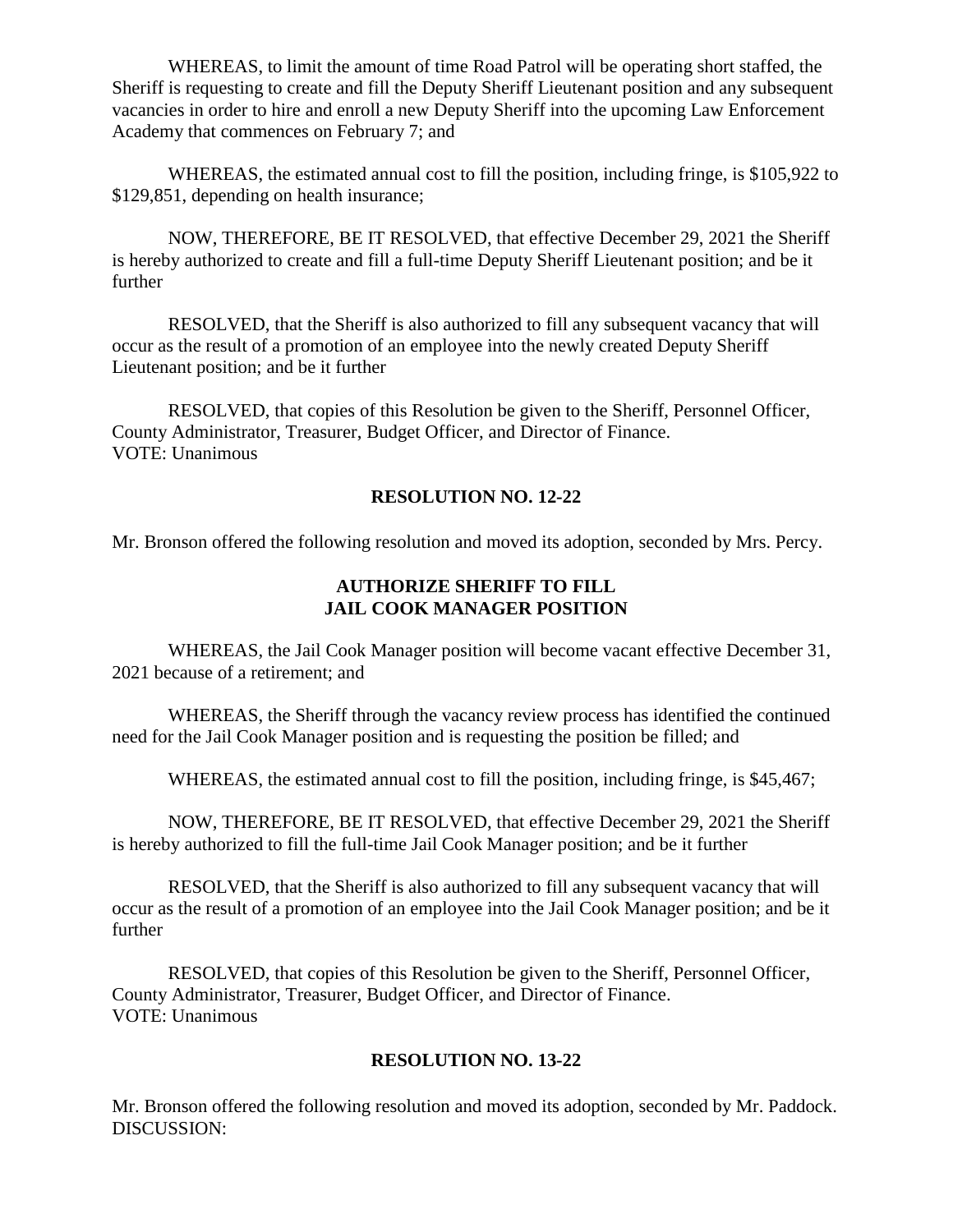Ms. Chilson moved to table this resolution so that the Legislature can have more time to review it, seconded by Mr. Button. DISCUSSION:

Mr. Paddock stated that the proper way to do this is to postpone the resolution, not table it.

Ms. Chilson revised her motion and moved to postpone this resolution so that the Legislature can have more time to review it, seconded by Mr. Button. DISCUSSION:

Mr. Killen stated that he is opposed to postponing this resolution as they have discussed this matter for at least 4 months at various Executive Sessions and Open Sessions. The new members have had time to review the minutes from these meetings and ask any questions they may have. The people in this building have expressed concerns for their safety and that presenting them with additional safety in the form of a Security Officer patrolling the building would be well received. The County Clerk has gone to the newspaper twice regarding this issue. Public Health is also expressing a concern for their safety. Having security in this building is prudent. He thinks they should move forward with this as they have had plenty of time to debate.

Mr. Willson stated that he would support this resolution if they moved forward with employee trainings; De-escalation Training and Good Consumer Relations Training. They have put those things into place and have financed them. He thinks with the way this is phrased right now, he needs to support the resolution as it was presented.

Mr. Button stated that they have had discussion about this in Executive Session. He feels there are other options or alternatives. Bullet proof glass or additional cameras are an option, but they have not had any discussion regarding that.

Ms. Chilson stated that she looks at the burden that they are going to put on the Sheriff's Department. They are in the middle of flu season and COVID, people are taking time off from work because of illness, and they are going to cut that staff short. The Sheriff already has a hard time getting staff and has presented that many times. What harm is there to contract out the position?

Mr. Killen stated that contracting out is not necessarily cheaper and there is less quality control. He asked Amy Miller, Commissioner of Social Services, to answer a few questions.

Amy responded that the vast majority of employees in the Social Services Department are interested in having security in this building. The fact that it has taken this long is hurtful. It would be great if her staff felt safe. She feels that this measure would help insure that.

Mr. Holgate questioned if her staff are seeing hostilities in this building.

Amy responded that yes, they do see hostilities in this building. She explained reasons why they deal with a lot of hostilities. They are as prepared as best that they can, but they are still concerned.

Mr. Button stated that he is not against hiring somebody. He realizes that they need help and he is willing to do it quicker somehow. There is an officer assigned to the Public Health Clinics. It is not about not doing it, it's about how to do it.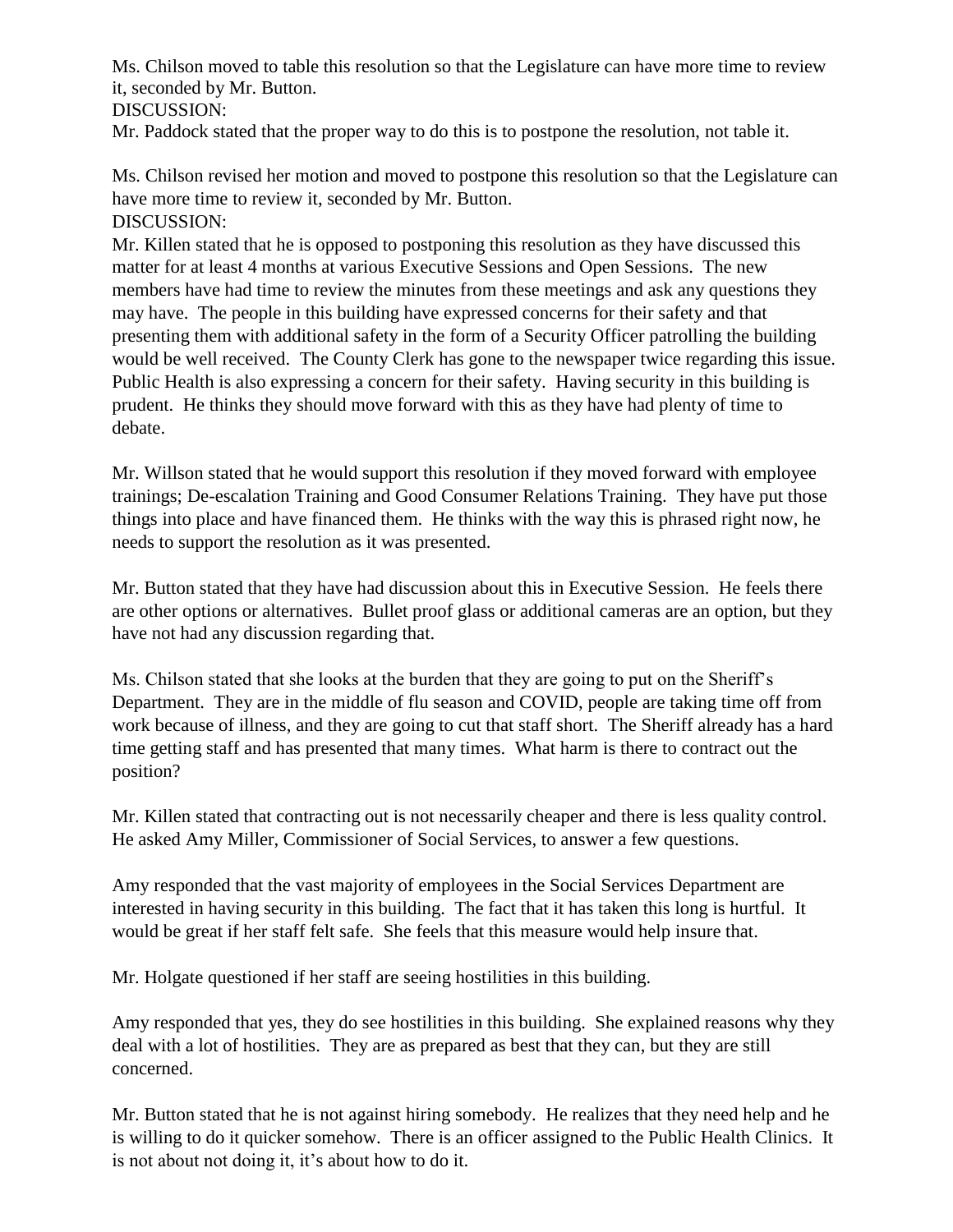VOTE: Roll Call –Chilson, Morris, Button voting "Yes"; Paddock, Banach, Holgate, Jayne, Percy, Harper, Willson, Church, Killen, Cutler, Bronson voting "No". Motion lost.

# DISCUSSION (Resolution):

Mr. Paddock stated that in July they authorized the hiring of two Court Security Officers. It was changed to one Court Security Officer and the cost would be around \$80,000. A private Security Officer in the same fashion would be just over \$79,000. They would have much more quality control with the position being filled by a County employee. He will support this.

Ms. Chilson stated if they can pay the same amount for a temporary person so the Sheriff can backfill his staff, it would be a benefit to their community. One person will be taken from his building to fill this position if they do not contract it out. Ms. Chilson states that she is not minimizing the job or the need for it.

Mr. Holgate stated that they have heard from the Sheriff in the past. If they were to provide security in this building the Sheriff would prefer it be one of his Officers.

Mr. Button is going to support this, but it is not the right way to go, without having more discussions. It is not about the money, it is about the public's safety and the employee's safety. They needed to do better. Mr. Button stated that Ms. Flynn told the Sheriff to put two people in his budget.

Ms. Flynn stated that she did not tell the Sheriff to put two people in his budget. Resolution 256- 21 put two people in his budget.

Mr. Paddock stated that there was a discussion in July, in during the Public Safety Committee, about this and that the following week the Legislature authorized the hiring of two Court Security Officers and it passed unanimously. If there were questions at the time then they should have been asked at the time.

Ms. Chilson stated that in July when that resolution was passed, she believes that she and Terry voted against it. Court Security Officers are different than County Office Building Security Officers, it was not labeled until the following meeting. Ms. Chilson asked Kerry Brennan, Personnel Officer, how many vacancies the Sheriff currently has.

Kerry responded with 5 vacancies.

Ms. Chilson stated that this will be number 6.

Mr. Holgate pointed out that the Sheriff wanted the position to be Court Security. They have had multiple discussion about this. If they are going to have this position, the best place to put it is in Court Security. They all voted unanimously to do that.

Mr. Button stated that they are going to do it, but they could have done better. It is not about the money.

Mr. Morris stated that they should do a more thorough analysis. He said that he has heard many of the Legislators say that this is a good start. Before moving on to step two it should be agreed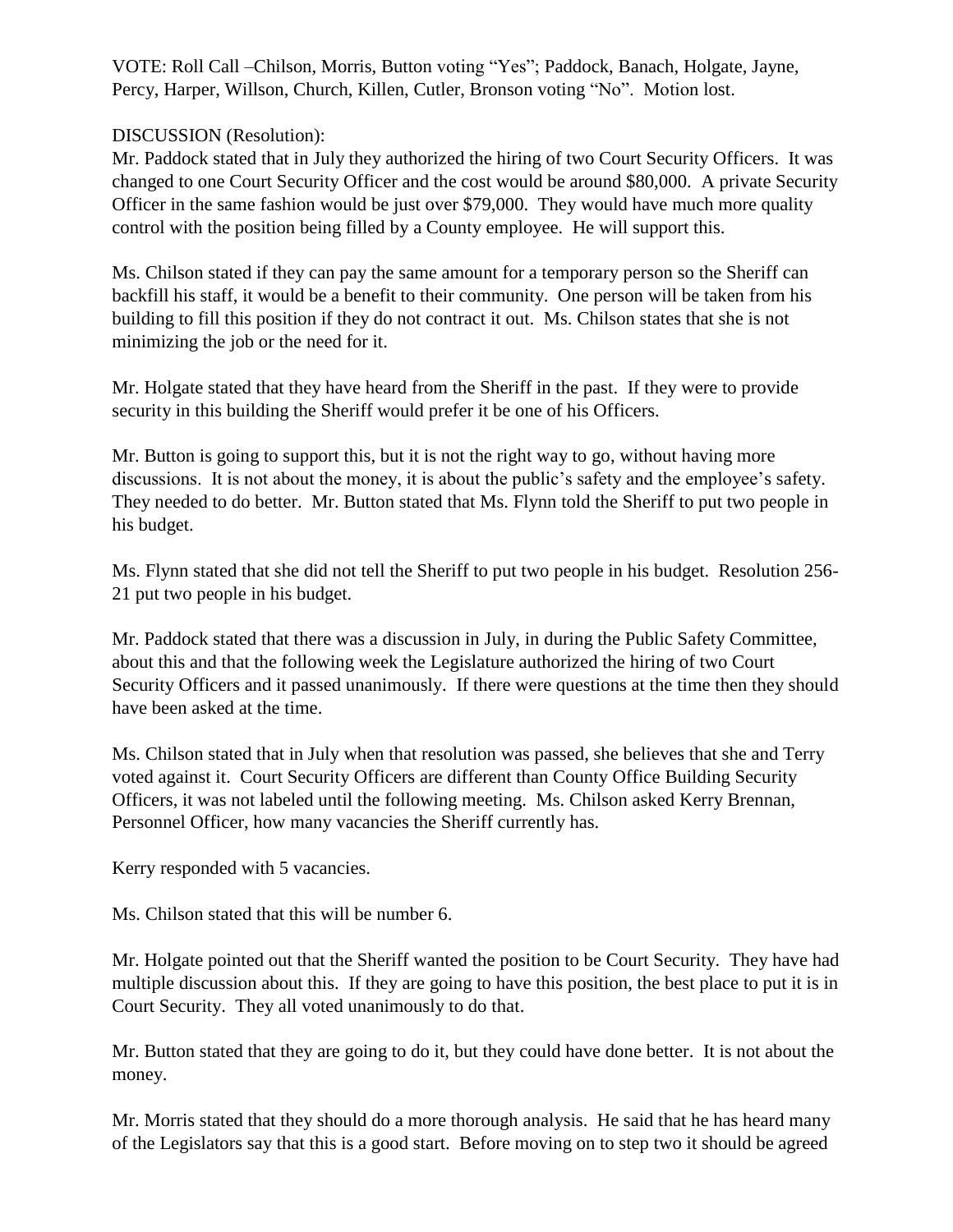that the Legislators do a more thorough evaluation of all the options. The discussion for this topic has not been made public. He asked if they could at least agree that before they move on to step two that they do a better evaluation.

Mr. Killen stated that in regards to public discussion talking about the existing or future security decisions gives information to people that want to do harm. It doesn't make sense to tell how many cameras there are right now in this building, etc. Some of those things are more appropriate for Executive Discussion.

Mr. Bronson stated that when they decided to go to one Court Security Officer they said they would reevaluate this.

# **DESIGNATE SPECIAL SECURITY DUTIES AND FILL VACANCY**

WHEREAS, NYS County Law Section 650 prescribes duties required by law of the Sheriff, and further states the Sheriff shall perform such additional duties as may be prescribed by the county legislature, and

WHEREAS, this Legislature deems additional security services to include county owned facilities, especially the County Office Building complex and campus;

NOW, THEREFORE, BE IT RESOLVED, that consistent with the budget security plan the Sheriff shall assign a Correction Court Security Officer as additional duty assignment as required and available, and be it further

RESOLVED, that the Sheriff is also authorized to fill any subsequent vacancy that will occur as a result of a promotion of an employee into the Court Security position, and be it further

RESOLVED, that a copy of this resolution be provided the Sheriff, Personnel Officer, County Administrator, Treasurer, Budget Officer, and Director of Finance. VOTE: Roll Call –Morris, Paddock, Banach, Holgate, Jayne, Percy, Harper, Button, Willson, Church, Killen, Cutler, Bronson voting "Yes"; Chilson voting "No". Motion carried.

# **RESOLUTION NO. 14-22**

Mr. Bronson offered the following resolution and moved its adoption, seconded by Mrs. Percy.

# **AUTHORIZED EXCEPTIONS TO THE PROCUREMENT POLICY**

WHEREAS, the Yates County Procurement Policy section three, sub-section (E) ALL Other Instances, states; The procurement procedures set forth herein encompass all other situations where procurement by the competitive bidding process is not required, either because the monetary thresholds have not been met or the monetary thresholds have been met but an exception not previously enumerated in this Section applies. Such purchases of goods and services must be procured in a manner so as to assure the prudent and economical use of public moneys in the best interests of the taxpayers of the County, with such acquisitions being of maximum quality at the lowest possible cost under the circumstances;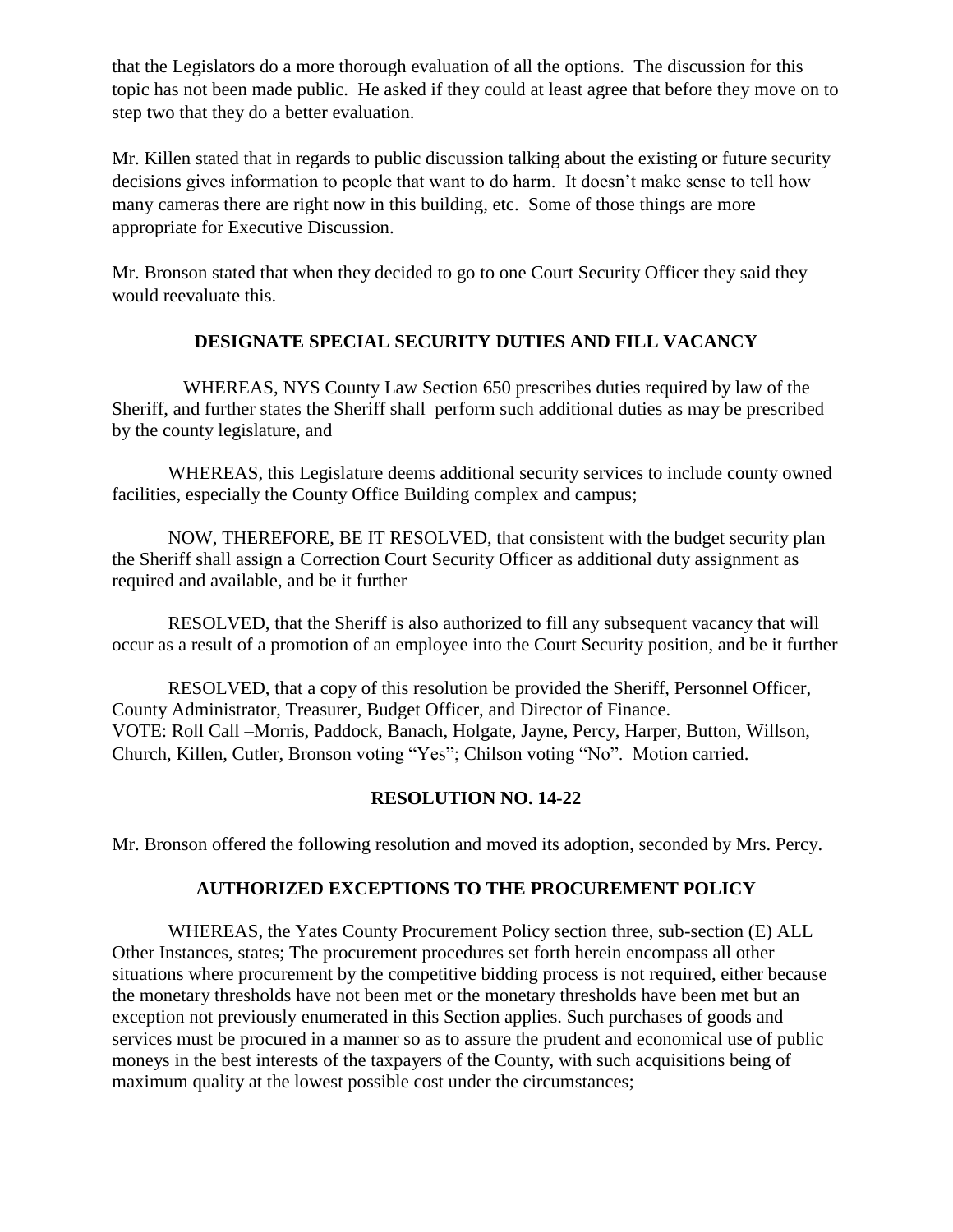NOW, THEREFORE, BE IT RESOLVED, that all County departments will be permitted to purchase from the following contracts per the Yates County Procurement Policy, effective January 1, 2022 through December 31, 2022:

- General Services Administration (GSA)
- National Intergovernmental Purchasing Alliance (NIPA)
- National Cooperative Purchasing Alliance (NCPA)
- National Joint Powers Alliance (NJPA)
- The Cooperative Purchasing Network
- **Minnesota Multistate Contracting Alliance for Pharmacy (MMCAP)**
- 340B Drug Pricing Program
- **Municipal Electric and Gas Alliance (MEGA)**
- OMNIA Partners (formerly U.S. Communities)

RESOLVED, that a copy of this resolution be given to the County Attorney and Treasurer. VOTE: Unanimous

# **RESOLUTION NO. 15-22**

Mr. Bronson offered the following resolution and moved its adoption, seconded by Mrs. Percy.

# **DESIGNATE NEWSPAPERS**

RESOLVED, pursuant to Section 214, subdivision 2, of the County Law, the three newspapers listed below are hereby designated as the official newspapers of the County of Yates for the publication of all local news, notices and other matters required by law to be published.

> The Chronicle Express The Observer The Finger Lakes Times

VOTE: Unanimous

# **RESOLUTION NO. 16-22**

Mr. Bronson offered the following resolution and moved its adoption, seconded by Mr. Killen. DISCUSSION:

Mr. Button stated that he is glad they are moving this forward and the outcome will be positive.

# **AUTHORIZE CHAIRWOMAN TO SIGN MEMORANDUM OF UNDERSTANDING AND STIPULATION OF SETTLEMENT (NEW YORK STATE LAW ENFORCEMENT OFFICERS UNION, COUNCIL 82)**

WHEREAS, a grievance has been presented concerning the proper interpretation of Article 19 of the collective bargaining agreement between the County of Yates, Sheriff of Yates County, and the New York State Law Enforcement Officers Union, Council 82, regarding eligibility for education bonuses; and

WHEREAS, the County, Sheriff, and union wish to resolve this matter through a Memorandum of Understanding to clarify said Article and a Stipulation of Settlement to settle the outstanding grievance;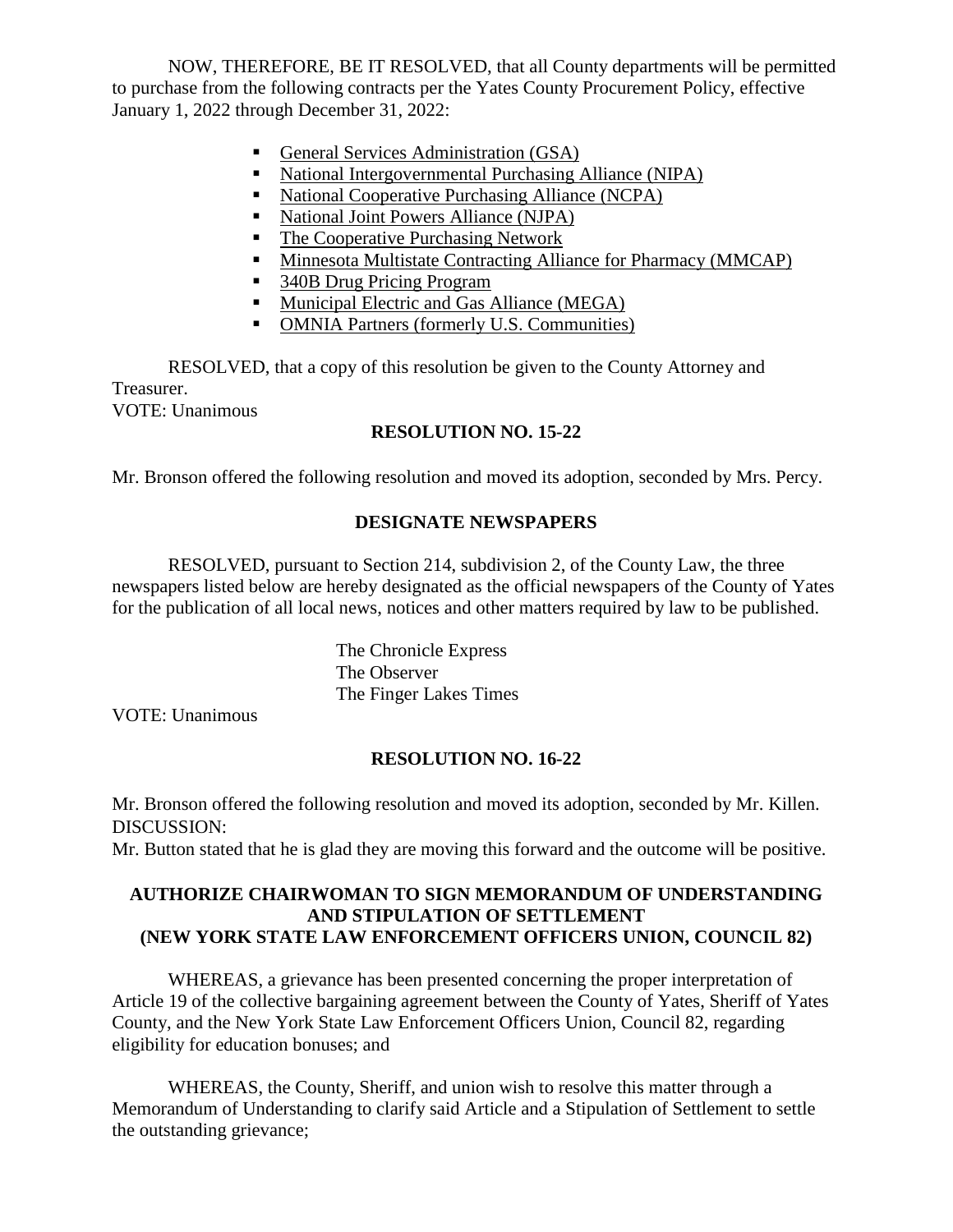NOW, THEREFORE, BE IT RESOLVED, that the Chairwoman of the Legislature is hereby authorized to sign a Memorandum of Understanding with the New York State Law Enforcement Officers Union, Council 82, regarding eligibility for education bonuses; and be it further

RESOLVED, that the Chairwoman of the Legislature is hereby authorized to sign a Stipulation of Settlement with the New York State Law Enforcement Officers Union, Council 82, regarding the settlement of the referenced grievance; and be it further

RESOLVED, that copies of this resolution be given to the Yates County Sheriff, County Administrator, and Personnel Officer. VOTE: Unanimous

# **RESOLUTION NO. 17-22**

Mr. Harper offered the following resolution and moved its adoption, seconded by Ms. Chilson.

## **APPOINT MEMBERS TO THE YATES COUNTY SOIL AND WATER CONSERVATION DISTRICT BOARD OF DIRECTORS**

WHEREAS, pursuant to the Soil and Water Conservation Districts Law Chapter 9-B, Section 6, two members of a county soil and water conservation district's board of directors shall be members of the county board; and

WHEREAS, Chapter 9-B, Section 7 states that the two members from the county board shall be appointed annually by the county board;

NOW, THEREFORE, BE IT RESOLVED, that following legislators are appointed to the Yates County Soil and Water Conservation District Board of Directors for a term beginning January 1, 2022 and ending December 31, 2022:

- Bonnie Percy, 20 Bigelow Avenue, Dundee, NY 14837
- Edward Bronson, 5879 North Vine Valley Road, Rushville, NY 14454

And be it further

RESOLVED, that copies of this resolution be furnished to Bonnie Percy, Edward Bronson and the Yates County Soil and Water Conservation District. VOTE: Unanimous, with Bronson & Percy abstaining.

### **RESOLUTION NO. 18-22**

Mr. Bronson offered the following resolution and moved its adoption, seconded by Mrs. Percy. DISCUSSION:

Mr. Holgate pointed out that Mr. Multer was also their representative to the TAC.

# **COMMEND LEGISLATORS FOR THEIR SERVICE**

WHEREAS, two (2) legislators chose not to seek re-election last year, resulting in a turnover in the legislative body for the 2022-2023 term, and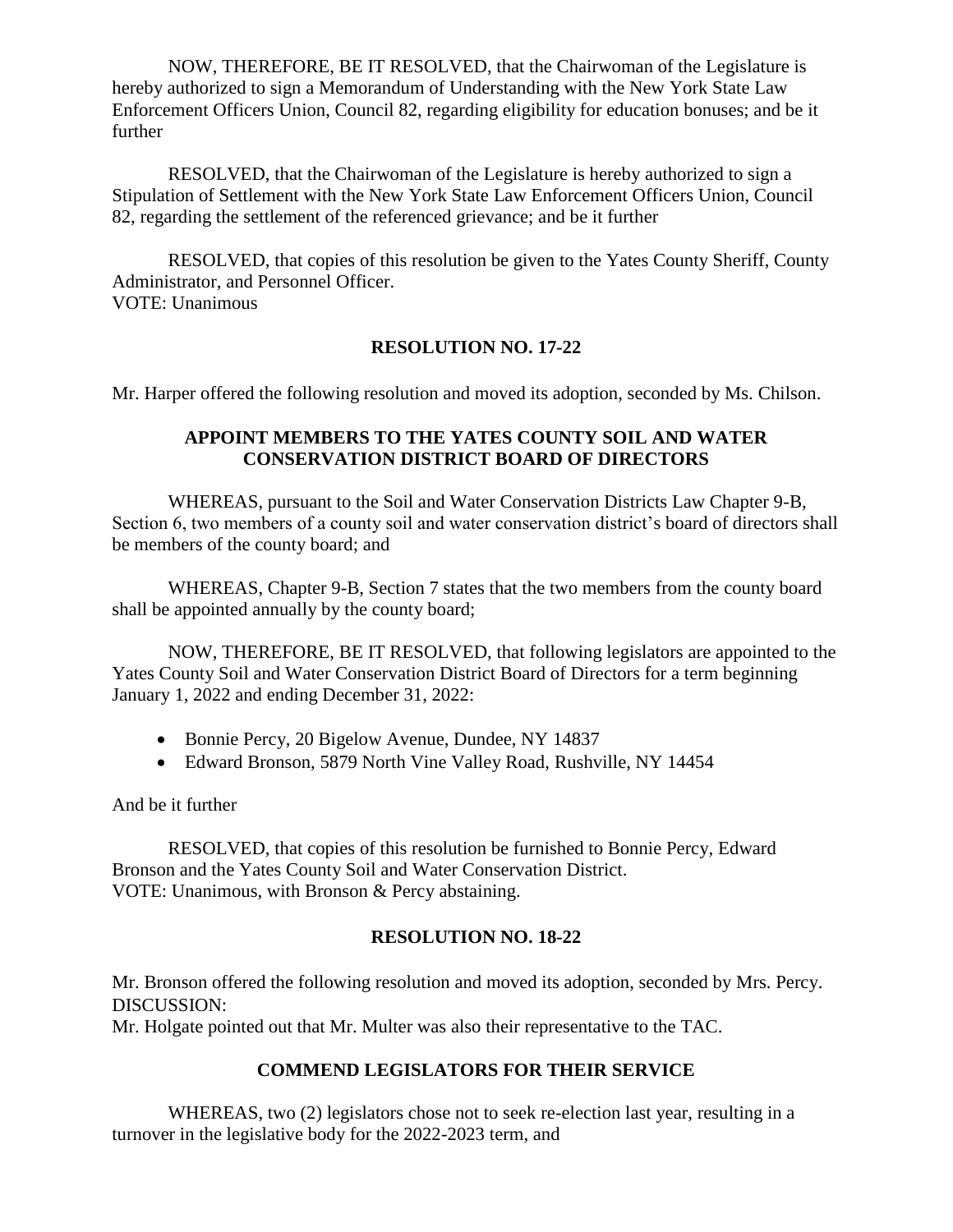WHEREAS, this body would like to commend the following legislators who left this board as of December 31, 2021:

James P. Multer – Jim served on the Legislature the first time for a term commencing January 1, 1988 and concluding December 31, 1991. Because of a vacancy in his district, Jim was reappointed to the Legislature on September 13, 1993 for a term that concluded December 31, 2021, for a total of more than 32-¼ years. During his first tenure, Jim was Chair of the Communications Committee (there were 14 committees at the time) and later served as Chair of the Personnel and Administrator Committee (that transitioned to today's Government Operations Committee) from 2002 – 2007. He also served on various committees including Audit, Cornell Cooperative Extension, Finance and Administration, InterCounty, Public Health, Public Safety and was a mainstay on the Public Works Committee for 28 years.

P. Earle Gleason – P. Earle retired as Yates County Veterans' Services Director after 20 years of service in 2014. "Duddy" returned as a legislator for a term commencing January 1, 2016 and concluding December 31, 2021, a total of six (6) years. He served on the Public Works Committee for his entire term and on other committees including Government Operations, InterCounty of Western New York and Jury Board.

NOW, THEREFORE, BE IT RESOLVED, that this Legislature commends these legislators for their service and dedication to their community and wishes them well in the future; and be it further

RESOLVED, that copies of this resolution be provided to James P. Multer and P. Earle Gleason. VOTE: Unanimous

#### **RESOLUTION NO. 19-22**

Chairwoman Church offered the following resolution and moved its adoption, seconded by Mr. Bronson.

## **AMEND RESOLUTION NO. 410-21 (Sign Agreements for Services for Community Services)**

RESOLVED, that Resolution 410-21 is hereby amended to reflect the following contracts as a result of increased State Aid funding for 2022 as follows:

Council on Addictions of the Finger Lakes \$251,167.32

And be it further

RESOLVED, that copies of this resolution be provided to the Public Health office, Community Services and Yates County Treasurer. VOTE: Unanimous

#### **RESOLUTION NO. 20-22**

Chairwoman Church offered the following resolution and moved its adoption, seconded by Mrs. Percy.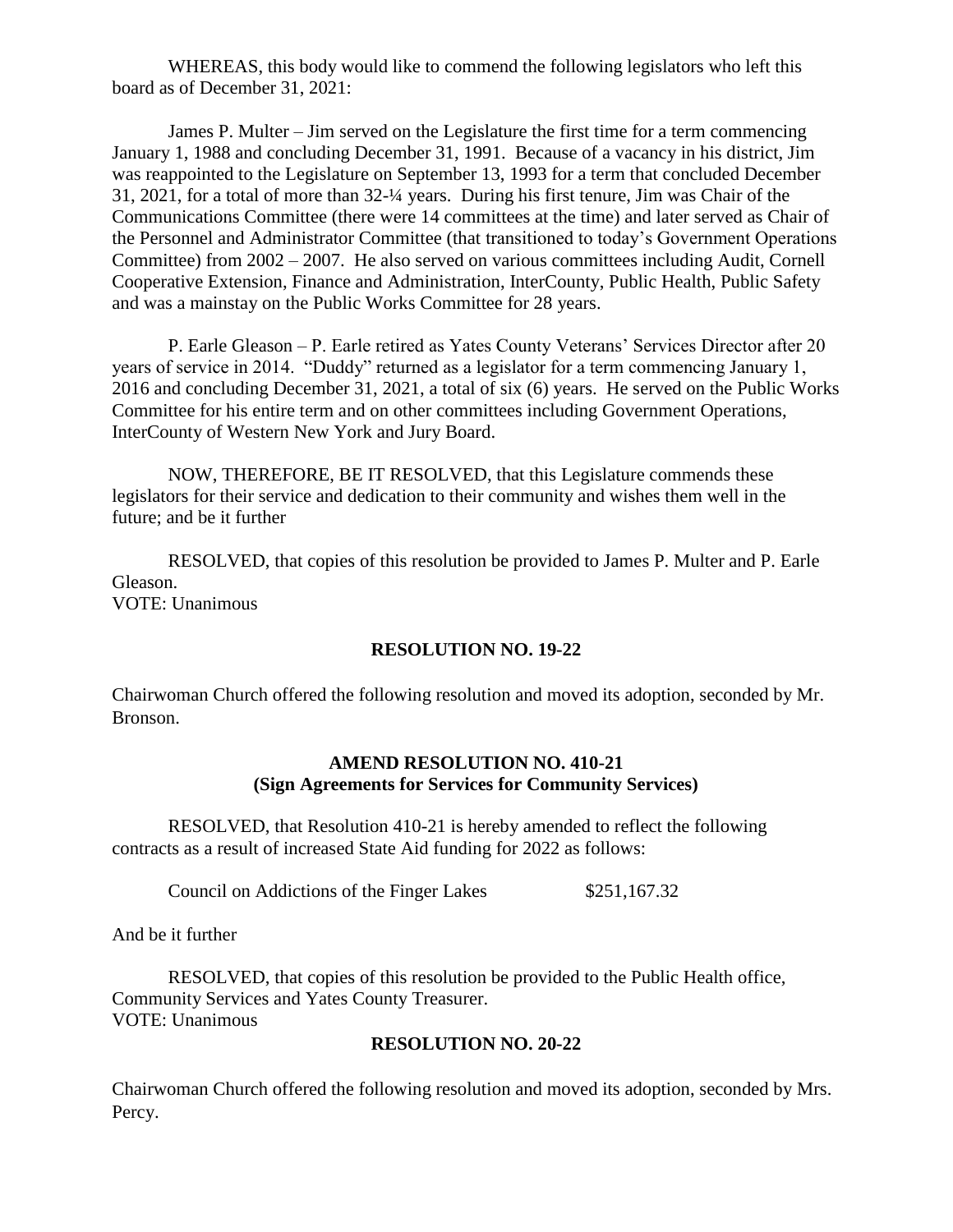### **APPOINT MEMBER TO THE YATES COUNTY MENTAL HEALTH AND DEVELOPMENTAL DISABILITIES SUBCOMMITTEE**

BE IT RESOLVED, that the Yates County Legislature appoint Lisa Principio, 4844 14A, Hall NY 14463 to the Mental Health and Developmental Disabilities Subcommittee, to a term ending, 12/31/2025; and be it further

RESOLVED, that a copy of this resolution be provided to Lisa Principio and to the Yates County Department of Community Services. VOTE: Unanimous

### **RESOLUTION NO. 21-22**

Chairwoman Church offered the following resolution and moved its adoption, seconded by Ms. Chilson.

# **APPOINT MEMBER TO THE YATES COUNTY COMMUNITY SERVICES BOARD**

BE IT RESOLVED, that the Yates County Legislature appoint Christopher J. Barnard residing at 55 Water Street, Dundee NY 14837 to the Community Services Board, to a term ending, 12/31/2025; and be it further

RESOLVED, that a copy of this resolution be provided to Christopher J. Barnard and to the Yates County Department of Community Services. VOTE: Unanimous

# **RESOLUTION NO. 22-22**

Chairwoman Church offered the following amended resolution and moved its adoption, seconded by Ms. Chilson.

DISCUSSION:

Mr. Button questioned how often they get close to the dollar amount and do they possibly need to exceed it.

Mr. Bronson stated that he believes this is the person's salary.

Mr. Paddock stated that if they found that they needed more funding, they could amend the contract.

### **AUTHORIZE CONTRACT FOR FRAUD INVESTIGATION SERVICES**

WHEREAS, The Yates County Department of Social Services requires investigation services for public assistance fraud;

BE IT RESOLVED, that contingent upon the approval of the County Attorney, the Chairwoman of the Legislature and the Commissioner of Social Services be authorized to sign a contract between the Yates County Department of Social Services and the Yates County Sheriff's Office for the provision of fraud investigation services to the Department of Social Services for the period of January 1, 2022 to December 31, 2022 at a cost not to exceed \$50,405; and be it further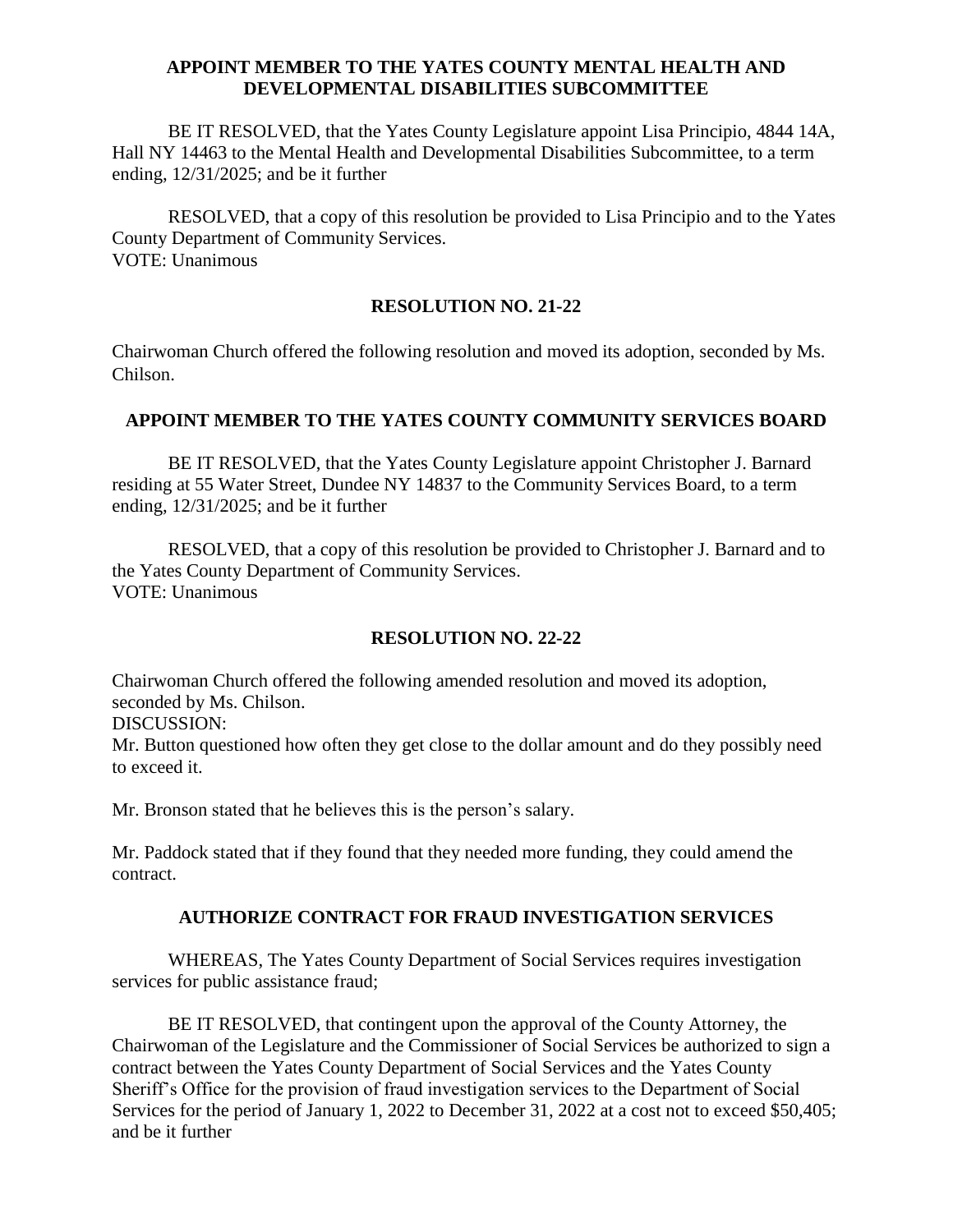RESOLVED, that a copy of this resolution be forwarded to the Director of Finance, Treasurer, Budget Officer, Yates County Sherriff's Office, and the Yates County Department of Social Services. VOTE: Unanimous

# **RESOLUTION NO. 23-22**

Chairwoman Church offered the following amended resolution and moved its adoption, seconded by Ms. Chilson.

## **AUTHORIZE CONTRACTS WITH THE FOLLOWING AGENCIES/PERSONS**

WHEREAS, Yates County and the Yates County Department of Social Services wishes to enter into contract with the following agencies/persons; and

WHEREAS, the term of these contracts is January 1, 2022 through December 31, 2022;

NOW, THEREFORE, BE IT RESOLVED, that after review by the County Attorney, the Chairwoman of the Yates County Legislature and Commissioner of Social Services are authorized to sign contracts with the following agencies/persons:

Arbor Development, Residential Domestic Violence Services at the rates established by New York State

And be it further

RESOLVED, that copies of this resolution be forwarded to the Director of Finance, Treasurer, Budget Officer, and the Yates County Department of Social Services. VOTE: Unanimous

### **RESOLUTION NO. 24-22**

Chairwoman Church offered the following amended resolution and moved its adoption, seconded by Mr. Killen.

# **AMEND RESOLUTION NO. 474-21 (Authorize Contracts)**

WHEREAS, Resolution 474-21 authorized the Chairwoman of the Legislature to sign a contract with Kinship Family and Youth services for \$58.10 per hour; and

WHEREAS, the amount in the resolution was incorrect;

NOW, THEREFORE, BE IT RESOLVED, that the cost of the contract will be \$58.97 per hour; and be it further

RESOLVED, that copies of this resolution be provided to the Commissioner of Social Services, Treasurer, Budget Officer and the Director of Finance. VOTE: Unanimous

# **RESOLUTION NO. 25-22**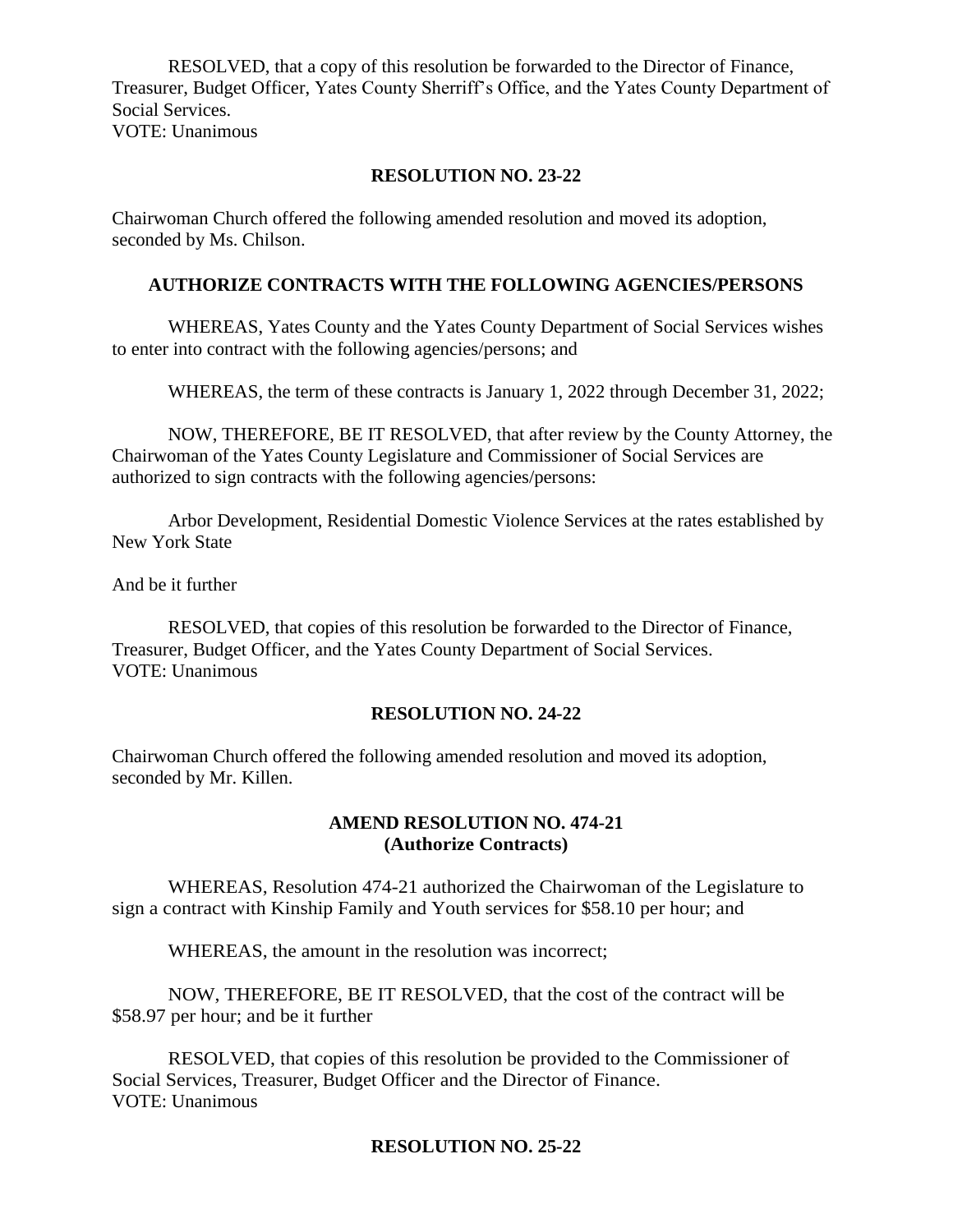Chairwoman Church offered the following amended resolution and moved its adoption, seconded by Ms. Chilson.

#### **APPROPRIATE WORKFORCE DEVELOPMENT FUNDING**

WHEREAS, Workforce Development receives funding from Yates County Community Services and the Department of Social Services for the term of January 1, 2022-December 31, 2022;

BE IT RESOLVED, that appropriations be made in these accounts:

| <b>REVENUE</b>                  |              |          |
|---------------------------------|--------------|----------|
| <b>DSS</b>                      | CD6292.42802 | \$13,900 |
| <b>KKP-Adult</b>                | CD6292.42803 | \$3,014  |
| KKP-Youth                       | CD6292.42804 | \$7,290  |
| <b>EXPENDITURE</b>              |              |          |
| <b>DSS</b> Operating            | CD6292 4G    | \$13,900 |
| <b>Adult Operating</b>          | CD6292 41L   | \$3,014  |
| <b>Youth Operating</b>          | CD6292 41E   | \$500    |
| Youth Participant Wage          | CD6292 11E   | \$6,090  |
| <b>Youth Participant Fringe</b> | CD6292 81E   | \$700    |

And be it further

RESOLVED, that copies of this resolution be forwarded to the Director of Finance, Treasurer, Budget Officer, and the Yates County Department of Social Services. VOTE: Unanimous

#### **RESOLUTION NO. 26-22**

Chairwoman Church offered the following amended resolution and moved its adoption, seconded by Mr. Bronson.

### **AUTHORIZE CHAIRWOMAN TO SIGN AGREEMENT WITH ST. MICHAEL SCHOOL**

WHEREAS, Yates County Public Health is desirous of entering into an agreement with St. Michael School to reimburse St. Michael School with COVID-19 related expenses as allowable in the ELC School Testing Grant; and

WHEREAS, the costs of such expenses are 100% funded through the awarded ELC School Testing Grant;

NOW, THEREFORE, BE IT RESOLVED, that upon the approval of the County Attorney, the Chairwoman of the Legislature is authorized to enter into a contract St. Michael School; and be it further

RESOLVED, that said contract will run from 7/1/2021 to 7/31/2022; and be it further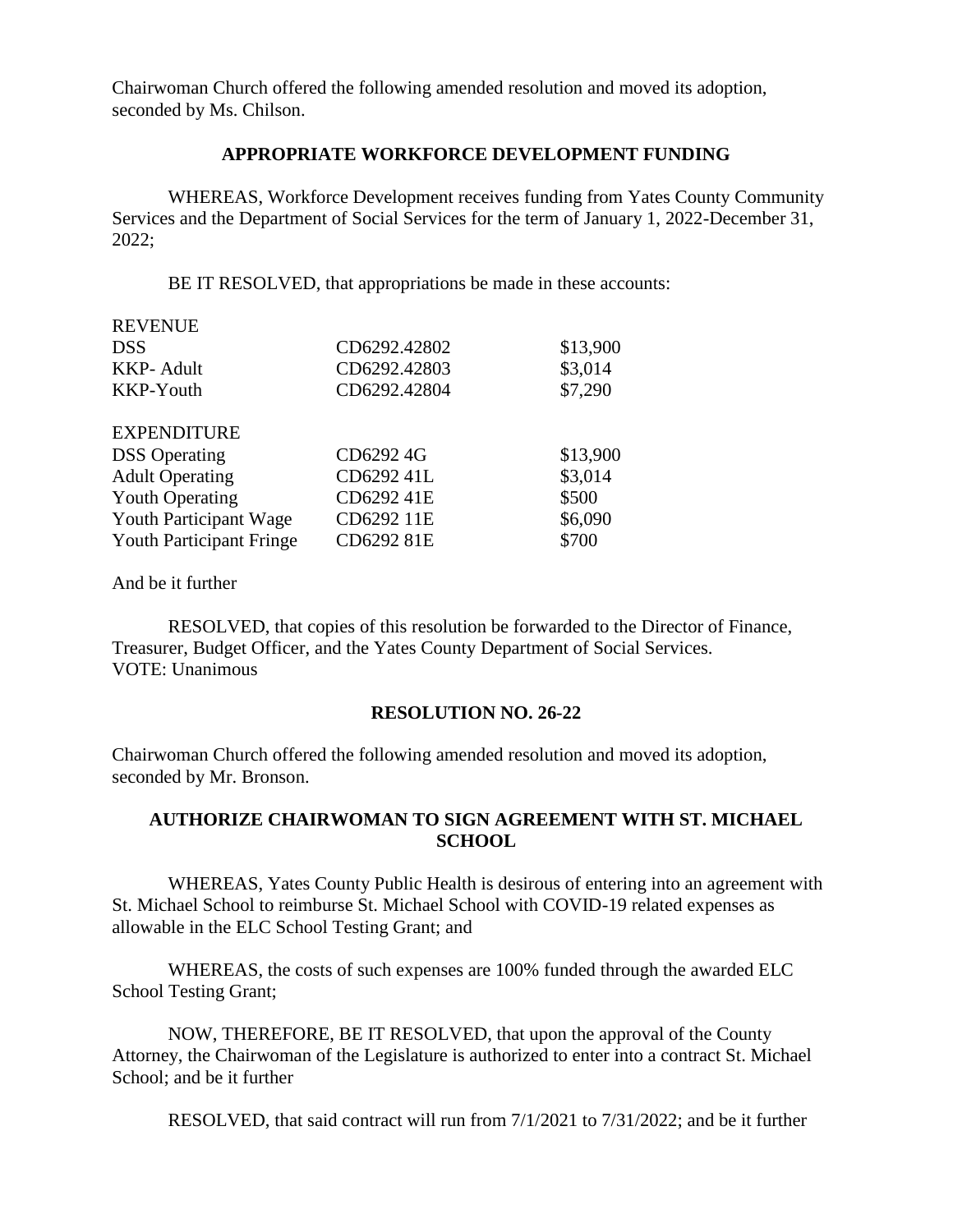RESOLVED, that copies of this resolution be provided to the Public Health Department, Treasurer, Budget Officer, and the Finance Director. VOTE: Unanimous

#### **RESOLUTION NO. 27-22**

Chairwoman Church offered the following amended resolution and moved its adoption, seconded by Ms. Chilson. DISCUSSION: Ms. Chilson stated that the resolution is worded Teacher of the Deaf, but in proper English it should say Teacher of those who are Deaf. That isn't thinking about person first. It is putting a

disability in front of the person and it is something that as they go along in life they need to start recognizing people as people instead if their disabilities. It may be a state requirement. Mr. Bronson stated that he believes the certification is labeled Teacher of the Deaf, which is why it is worded that way.

Mr. Button stated that this is Yates County and they can do better than the state.

# **AUTHORIZE CHAIRWOMAN TO SIGN AGREEMENT WITH JUDITH HILLYARD, TEACHER OF THE DEAF**

WHEREAS, Yates County Public Health seeks to sign an agreement with Judith Hillyard, Teacher of the Deaf, to provide services to children with developmental delays and disabilities in the Preschool Program;

NOW, THERFORE, BE IT RESOLVED, that upon approval of the County Attorney, the Chairwoman of the Legislature be herby authorized to sign an agreement with Judith Hillyard, Teacher of the Deaf at the following all-inclusive rates: \$66.00 in 2022, \$67.00 in 2023, \$68.00 in 2024, \$69.00 in 2025, and \$70.00 in 2026, for the period 1/1/2022 to 12/31/2026; and be it further

RESOLVED, that a copy of this resolution be sent to the Public Health office, Treasurer, Budget Officer, and the Finance Director. VOTE: Unanimous

### **RESOLUTION NO. 28-22**

Chairwoman Church offered the following amended resolution and moved its adoption, seconded by Mrs. Percy.

# **AUTHORIZE CHAIRWOMAN TO SIGN AGREEMENT WITH PAULINE YOUNG, SPEECH LANGUAGE PATHOLOGIST**

WHEREAS, Yates County Public Health seeks to sign an agreement with Pauline Young, Speech Language Pathologist, to provide services to children with developmental delays and disabilities in the Preschool Program;

NOW, THERFORE, BE IT RESOLVED, that upon approval of the County Attorney, the Chairwoman of the Legislature be herby authorized to sign an agreement with Pauline Young, Speech Language Pathologist at the following all-inclusive rates: \$65.00 in 2022, \$66.00 in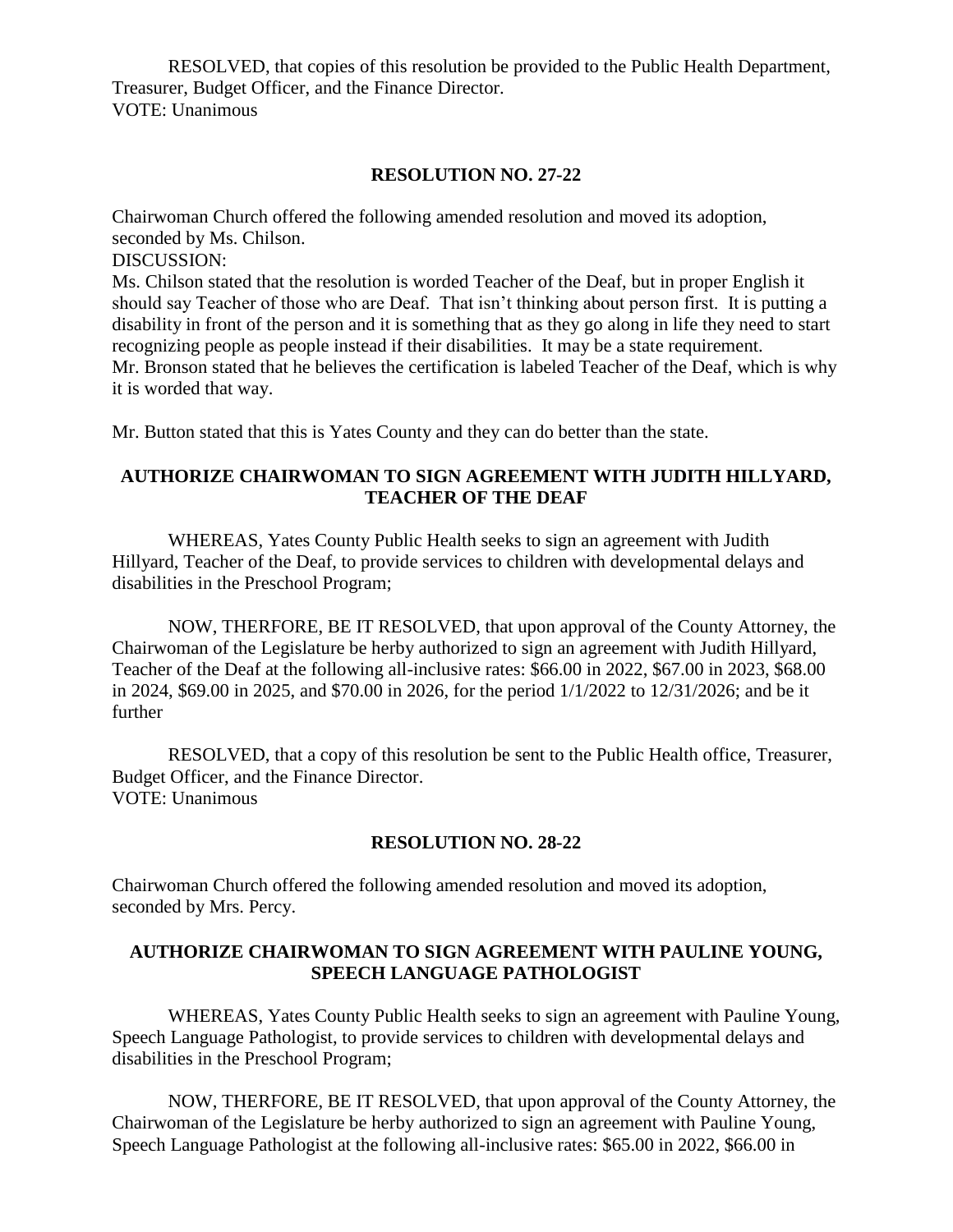2023, \$67.00 in 2024, \$68.00 in 2025, and \$69.00 in 2026, for the period 1/1/2022 to 12/31/2026; and be it further

RESOLVED, that a copy of this resolution be sent to the Public Health office, Treasurer, Budget Officer, and the Finance Director. VOTE: Unanimous

#### **RESOLUTION NO. 29-22**

Mr. Banach offered the following amended resolution and moved its adoption, seconded by Mr. Killen.

### **AUTHORIZE CHAIRWOMAN TO SIGN A CONTRACT WITH TRANE FOR UPDATING OUTDATED CHILLER CONTROLS**

WHEREAS, the controls on the two Trane chillers at the County Office Building and the one at the Courthouse are outdate and no longer servable; and

WHEREAS, the Building Maintenance Supervisor sought a proposal from the equipment manufacturer, for the updated controls for the aforementioned chillers and has received a proposal from Trane for a sum of \$88,215.00 for this service;

NOW, THEREFORE, BE IT RESOLVED, that upon the approval of the County Attorney, the Chairwoman of the Legislature is authorized to enter into a contract with Trane to update the outdated controls on the three chillers; and be it further

RESOLVED, that said contract will run from 1-10-22 to 12-31-22 for a total sum of up to \$88,215; and be it further

RESOLVED, that copies of the resolution be given to the Building Maintenance Supervisor, Treasurer, Budget Officer and the Director of Finance. VOTE: Unanimous

#### **RESOLUTION NO. 30-22**

Mr. Holgate offered amended resolutions 30-22 through 33-22 and moved they be adopted, seconded by Mr. Banach.

### **APPROPRIATE CARRYOVER OF FEDERAL 2019 SHSP GRANT (EMERGENCY MANAGEMENT)**

WHEREAS, the Office of Emergency Management received a Homeland Security SHSP grant for the year 2019 and a balance of \$11,037.64 remained at the end of 2021; and

WHEREAS, these funds are not part of the 2022 budget and can be carried over to the 2022 fiscal year;

NOW, THEREFORE, BE IT RESOLVED, that the following accounts be increased by \$11,037.64;

Revenue: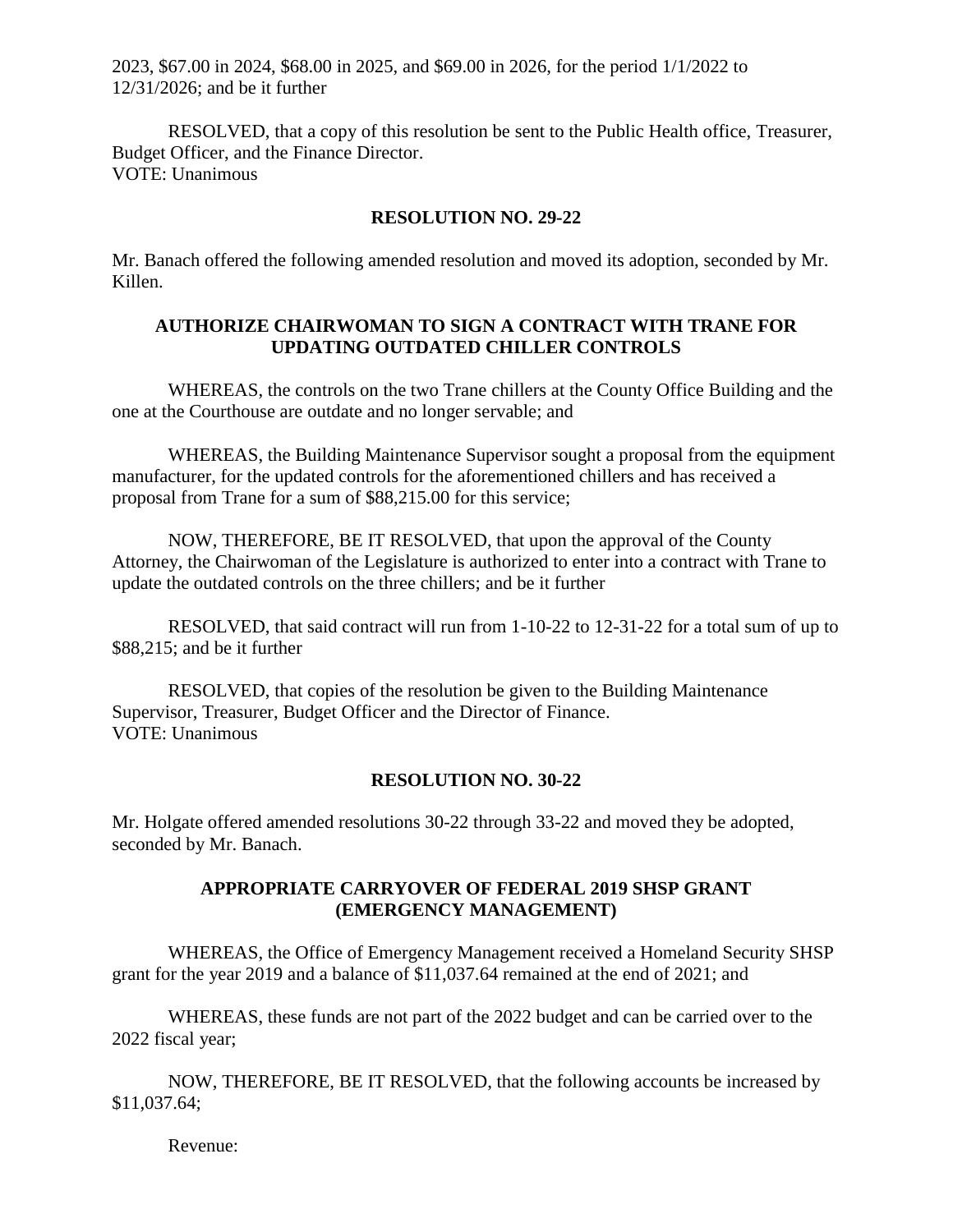Appropriation A3645.52962 OEM-SHSP '19 \$ 11,037.64

And be it further

.

RESOLVED, that copies of this resolution be provided to the Director of Emergency Management, Treasurer, Budget Officer, and Director of Finance.

#### **RESOLUTION NO. 31-22**

### **APPROPRIATE CARRYOVER OF FEDERAL 2020 SHSP GRANT (EMERGENCY MANAGEMENT)**

WHEREAS, the Office of Emergency Management received a Homeland Security SHSP grant for the year 2020 and a balance of \$12,345.00 remained at the end of 2021; and

WHEREAS, these funds are not part of the 2022 budget and can be carried over to the 2022 fiscal year;

NOW, THEREFORE, BE IT RESOLVED, that the following accounts be increased by \$12,345.00;

| Revenue:      | A3645.44313 OEM- Fed Aid T974700 | $\frac{\$}{12,345.00}$ |
|---------------|----------------------------------|------------------------|
| Appropriation | A3645.52946 OEM-SHSP '20         | $\frac{\$}{12,345.00}$ |

And be it further

RESOLVED, that copies of this resolution be provided to the Director of Emergency Management, Treasurer, Budget Officer, and Director of Finance.

### **RESOLUTION NO. 32-22**

# **APPROPRIATE CARRYOVER OF FEDERAL 2021 SHSP GRANT (EMERGENCY MANAGEMENT)**

WHEREAS, the Office of Emergency Management received a Homeland Security SHSP grant for the year 2021 and a balance of \$25,607.00 remained at the end of 2021; and

WHEREAS, these funds are not part of the 2022 budget and can be carried over to the 2022 fiscal year;

NOW, THEREFORE, BE IT RESOLVED, that the following accounts be increased by \$25,607.00;

Revenue: A3645.44314 OEM- Fed Aid T974710 \$ 25,607.00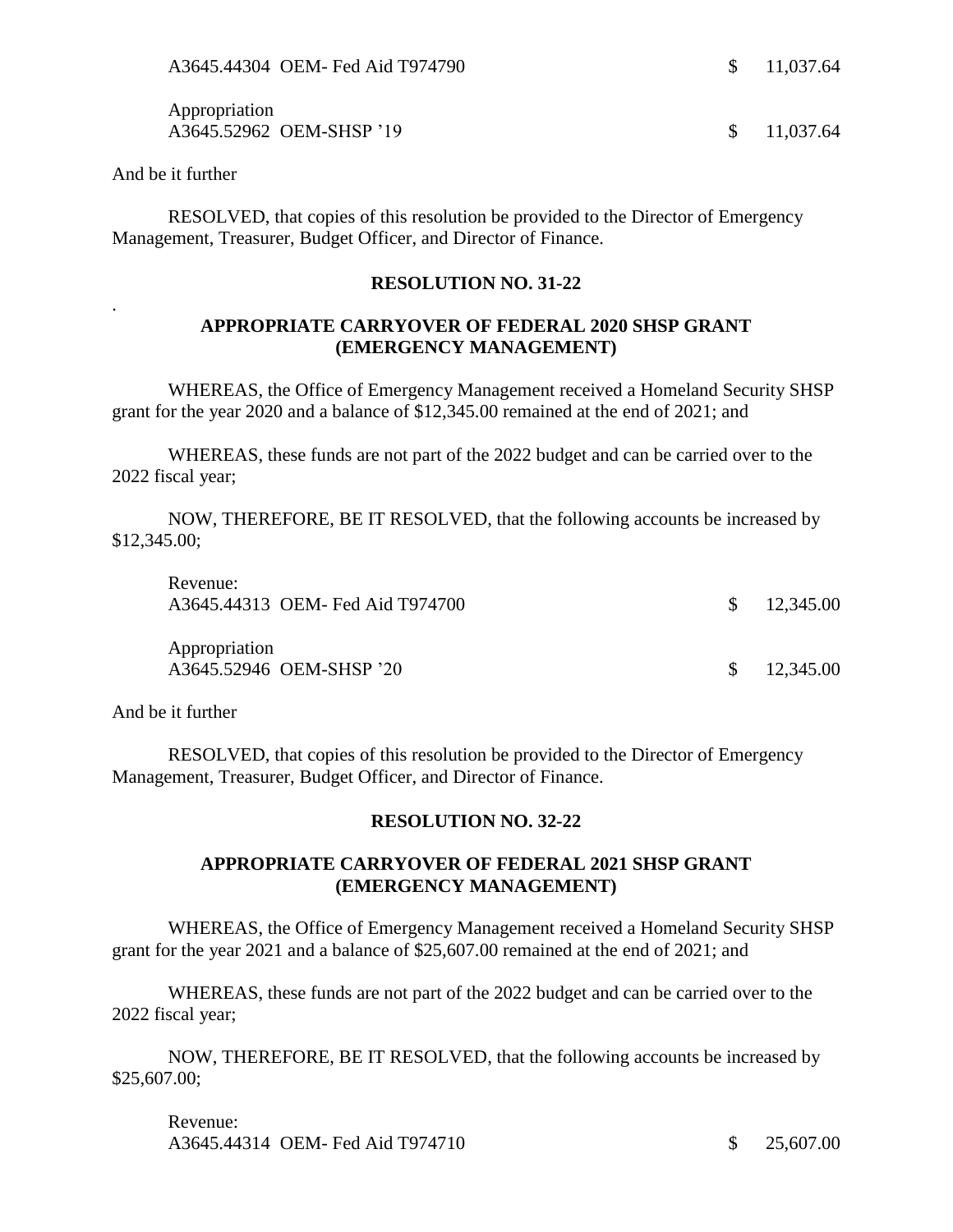And be it further

RESOLVED, that copies of this resolution be provided to the Director of Emergency Management, Treasurer, Budget Officer, and Director of Finance.

#### **RESOLUTION NO. 33-22**

# **APPROPRIATE CARRYOVER OF FEDERAL 2021 SHSP GRANT (EMERGENCY MANAGEMENT)**

WHEREAS, the Office of Emergency Management received a Local Emergency Planning grant for the year 2021 and a balance of \$7,055.17 remained at the end of 2021; and

WHEREAS, these funds are not part of the 2022 budget and can be carried over to the 2022 fiscal year;

NOW, THEREFORE, BE IT RESOLVED, that the following accounts be increased by \$7,055.17;

| Revenue:<br>A3645.44309 OEM-LEPC      | $\frac{\$}{0.055.17}$ |
|---------------------------------------|-----------------------|
| Appropriation<br>A3645.54959 OEM-LEPC | $\frac{\$}{0.055.17}$ |

And be it further

RESOLVED, that copies of this resolution be provided to the Director of Emergency Management, Treasurer, Budget Officer, and Director of Finance. VOTE: Unanimous

#### **RESOLUTION NO. 34-22**

Mr. Holgate offered the following resolution and moved its adoption, seconded by Mr. Willson. DISCUSSION:

Ms. Flynn stated that this is the continuation. They have received the Reconnect One Program and they are applying for Reconnect Three Program.

Chairwoman Church stated that the Broadband is a big priority for all of them.

## **AUTHORIZE SUBMITTAL OF APPLICATION TO THE RURAL UTILITY SERVICE RECONNECT PROGRAM ROUND THREE**

WHEREAS, Yates County (hereinafter referred to as "County) is currently undertaking the design and construction of a fiber optic broadband network funded through Round One of the Rural Utility Service (hereinafter referred to as "RUS") ReConnect grant program (hereinafter referred to as "ReConnect 1"); and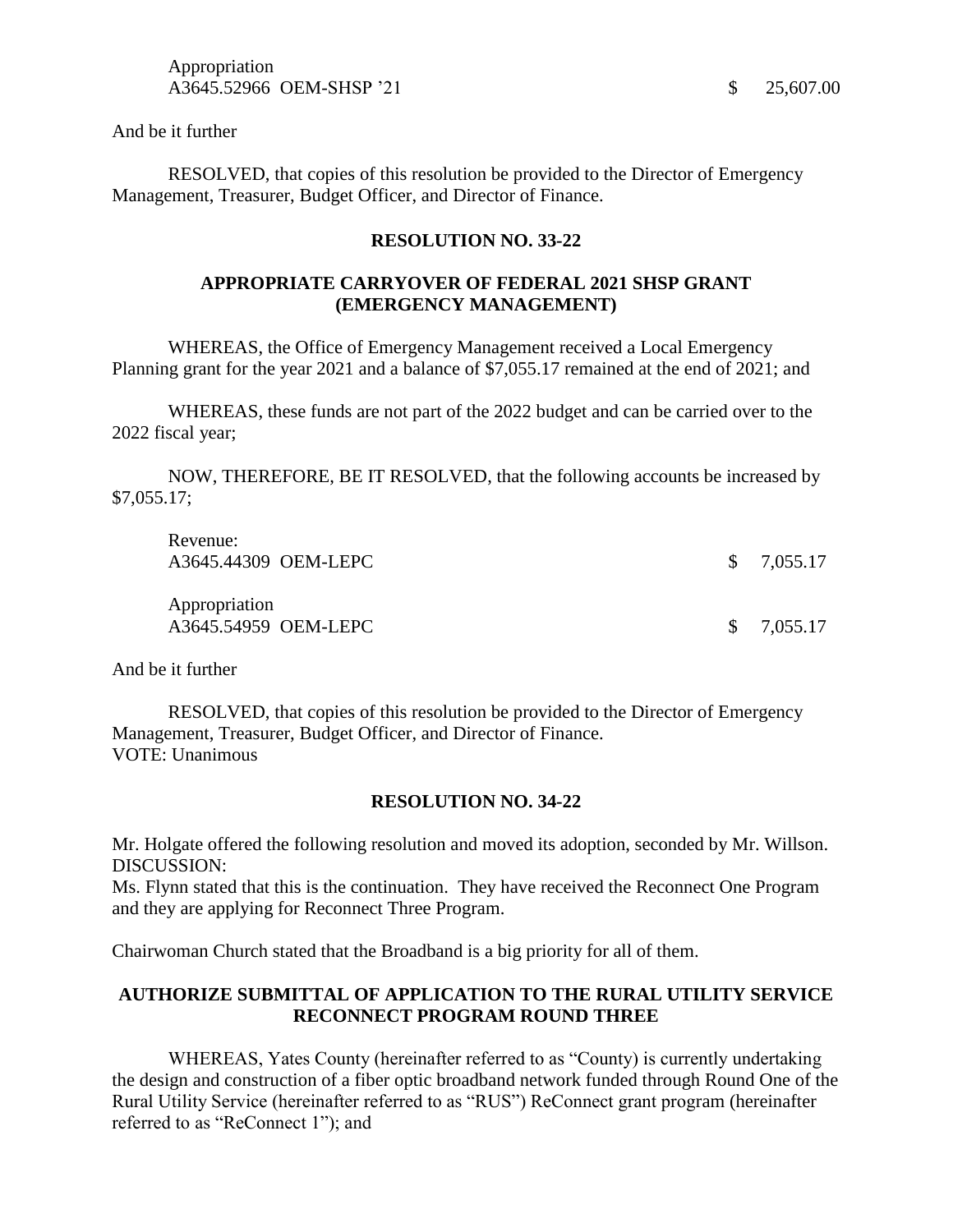WHEREAS, on October 25, 2021 RUS released a new Funding Opportunity Announcement for up to \$1.15 billion in loans and grants to continue to expand the availability of broadband in rural areas (hereinafter referred to as "ReConnect 3"); and

WHEREAS, the County has identified additional unserved and underserved premises with regard to internet access based on newer data and higher threshold eligibility that were not included in ReConnect 1; and

WHEREAS, the ReConnect 3 application requires a Resolution from the applicant's governing entity authorizing the application to be submitted and stating the application's funding category and maximum award amount, and

WHEREAS, Winona Flynn has previously been assigned the RUS Representative Signature-Certify Security Role (hereinafter referred to as "Rep-Sign-Cert") on behalf of the County with responsibilities including overseeing creating and editing application sections, authorizing Certifications on behalf of the applicant and submitting the application;

NOW, THEREFORE, BE IT RESOLVED, that the County approves and endorses applying for a 100 percent ReConnect 3 grant with the understanding that applicants must provide a matching contribution equal to 25 percent of the cost of the overall project, that matching contribution can only be used for eligible purposes, and that the maximum award permitted under this funding category is \$25 million; and be it further

RESOLVED, that Winona Flynn will submit the application as authorized Rep-Sign-Cert on behalf of the County; and be it further

RESOLVED, that copies of this resolution be given to Rural Utility Service, the County Administrator, the County Planner and the Grant Specialist. VOTE: Unanimous

#### **RESOLUTION NO. 35-22**

Mr. Bronson offered the following resolution and moved its adoption, seconded by Mrs. Percy.

# **AUTHORIZE SHERIFF TO APPOINT PART TIME CLERK (Lohnes)**

WHEREAS, the Sheriff's Records Clerk, Ms. Lohnes, retired on January 7, 2022; and

 WHEREAS, she remains available for part-time records related work until the end of February 2022; and

WHEREAS, the Sheriff has Laserfiche work backlogged that her assistance with would be an asset; and

 WHEREAS, funding already exists in the 2022 Budget within line A3110.51997 title PT Clerk where the current appointee has reduced hours of availability presently;

 NOW, THEREFORE, BE IT RESOLVED, that the Sheriff is authorized to make the Part Time Clerk appointment of Ms. Lohnes; and be it further